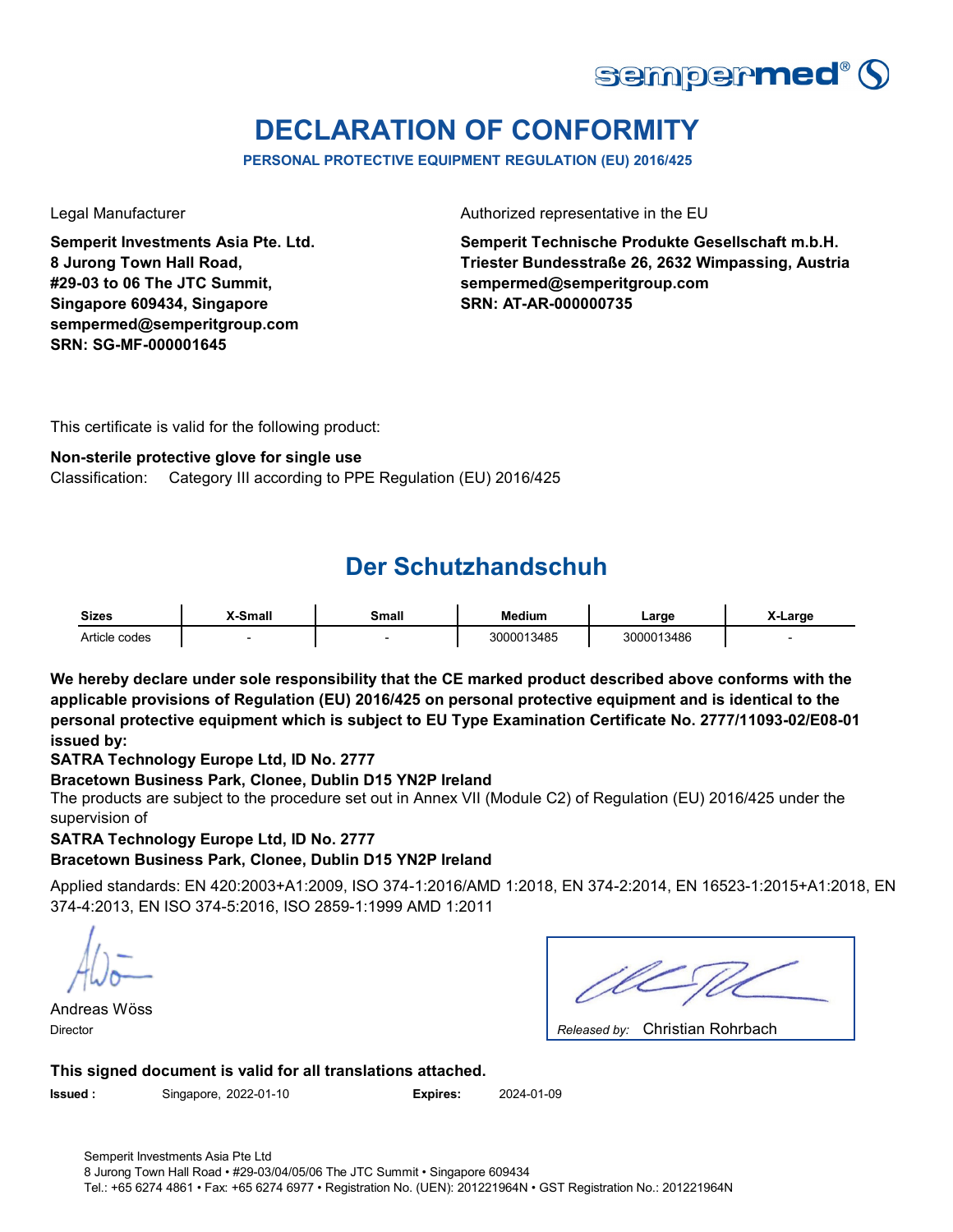

# **KONFORMITÄTSERKLÄRUNG**

VERORDNUNG (EU) 2016/425 FÜR PERSÖNLICHE SCHUTZAUSRÜSTUNG

**Semperit Investments Asia Pte. Ltd. 8 Jurong Town Hall Road, #29-03 to 06 The JTC Summit, Singapore 609434, Singapore sempermed@semperitgroup.com SRN: SG-MF-000001645**

Hersteller EU-Bevollmächtigter

**Semperit Technische Produkte Gesellschaft m.b.H. Triester Bundesstraße 26, 2632 Wimpassing, Austria sempermed@semperitgroup.com SRN: AT-AR-000000735**

Dieses Zertifikat ist gültig für die folgenden Produkte:

### **Nicht-steriler Schutzhandschuh für den Einmalgebrauch**

Klassifizierung: Kategorie III gemäß PSA Verordnung (EU) 2016/425

### **Der Schutzhandschuh**

| Größen         | <b>Small</b> | Small | <b>Medium</b> | ∟arɑe      | .arge |
|----------------|--------------|-------|---------------|------------|-------|
| Artikelnummern |              |       | 3000013485    | 3000013486 |       |

**Wir bestätigen hiermit unter alleiniger Verantwortung, dass die oben genannten CE gekennzeichneten Produkte mit den maßgeblichen Bestimmungen der Verordnung (EU) 2016/425 für Persönliche Schutzausrüstung übereinstimmen und Gegenstand sind der EU-Baumusterprüfbescheinigung Nr. 2777/11093-02/E08-01 ausgestellt durch:**

**SATRA Technology Europe Ltd, ID No. 2777**

**Bracetown Business Park, Clonee, Dublin D15 YN2P Ireland**

Die Produkte sind Gegenstand der Verfahren gemäß Annex VII (Module C2) der Verordnung unter Aufsicht von **SATRA Technology Europe Ltd, ID No. 2777**

### **Bracetown Business Park, Clonee, Dublin D15 YN2P Ireland**

Angewandte Normen: EN 420:2003+A1:2009, ISO 374-1:2016/AMD 1:2018, EN 374-2:2014, EN 16523-1:2015+A1:2018, EN 374-4:2013, EN ISO 374-5:2016, ISO 2859-1:1999 AMD 1:2011

**Ausgestellt am:** Singapore, 2022-01-10

Gültig bis: 2024-01-09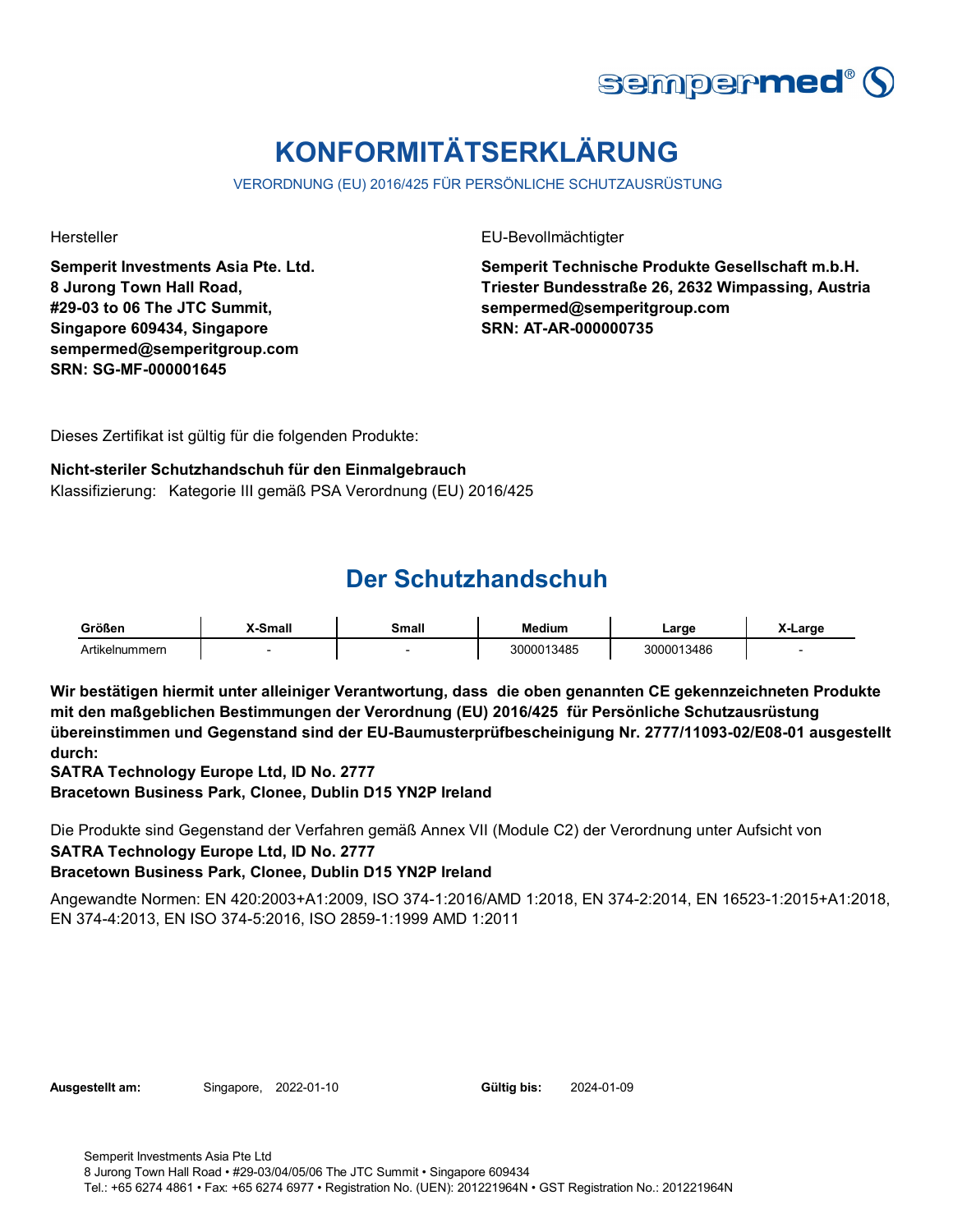

# **DÉCLARATION DE CONFORMITÉ**

RÈGLEMENT (UE) 2016/425 POUR L'ÉQUIPEMENT DE PROTECTION INDIVIDUELLE

**Semperit Investments Asia Pte. Ltd. 8 Jurong Town Hall Road, #29-03 to 06 The JTC Summit, Singapore 609434, Singapore sempermed@semperitgroup.com SRN: SG-MF-000001645**

Fabricant **Représentant UE** 

**Semperit Technische Produkte Gesellschaft m.b.H. Triester Bundesstraße 26, 2632 Wimpassing, Austria sempermed@semperitgroup.com SRN: AT-AR-000000735**

Ce certificat est valable pour les produits suivants :

### **Gant de protection non-stérile à usage unique**

Classification : Catégorie III selon la règlement EPI (UE) 2016/425

### **Der Schutzhandschuh**

| Tailles           | -Small | Small | Medium     | Large      | X-Large |
|-------------------|--------|-------|------------|------------|---------|
| Numéros d'article |        |       | 3000013485 | 3000013486 |         |

**Par la présente, nous déclarons sous notre propre responsabilité que les produits portant le symbole CE mentionnés ci-dessus sont conformes aux dispositions essentielles de la règlement (UE) 2016/425 concernant l'équipement de protection individuelle sont identiques à l'équipement de protection individuelle faisant l'objet du certificat d'examen de type UE numéro 2777/11093-02/E08-01 délivré par:**

### **SATRA Technology Europe Ltd, ID No. 2777 Bracetown Business Park, Clonee, Dublin D15 YN2P Ireland**

Les produits sont soumis aux procédures visées dans l'annexe VII (Module C2) de la règlement sous la surveillance de **SATRA Technology Europe Ltd, ID No. 2777**

### **Bracetown Business Park, Clonee, Dublin D15 YN2P Ireland**

Normes appliquées : EN 420:2003+A1:2009, ISO 374-1:2016/AMD 1:2018, EN 374-2:2014, EN 16523-1:2015+A1:2018, EN 374-4:2013, EN ISO 374-5:2016, ISO 2859-1:1999 AMD 1:2011

**Délivré le :** Singapore, 2022-01-10

Valable jusqu'au : 2024-01-09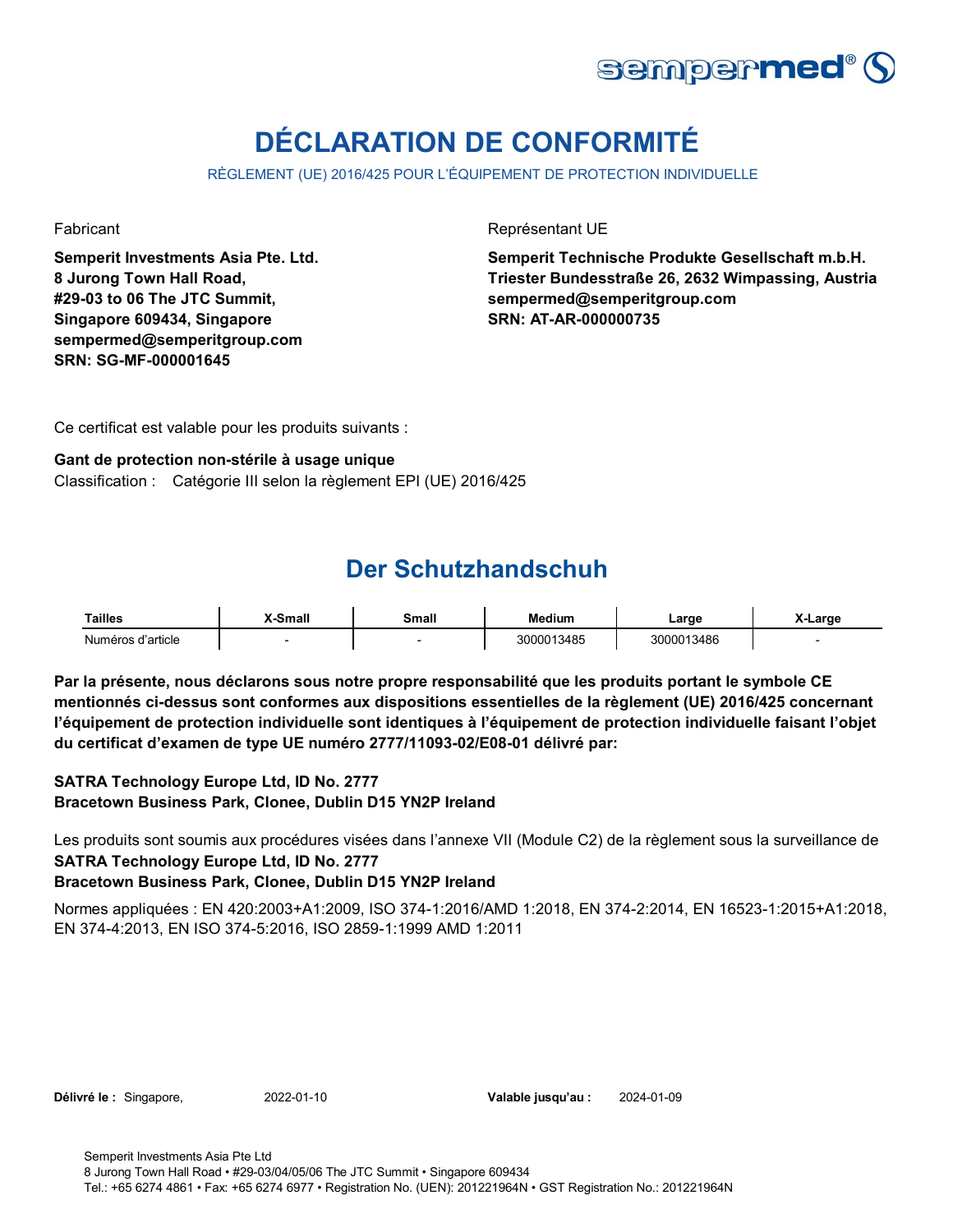

# **DICHIARAZIONE DI CONFORMITÀ**

REGOLAMENTO (UE) 2016/425 DELL'APPARECCHIATURA DI PROTEZIONE INDIVIDUALE

**Semperit Investments Asia Pte. Ltd. 8 Jurong Town Hall Road, #29-03 to 06 The JTC Summit, Singapore 609434, Singapore sempermed@semperitgroup.com SRN: SG-MF-000001645**

Produttore **Rappresentante autorizzato nell'UE** 

**Semperit Technische Produkte Gesellschaft m.b.H. Triester Bundesstraße 26, 2632 Wimpassing, Austria sempermed@semperitgroup.com SRN: AT-AR-000000735**

Questo certificato è valido per il seguente prodotto:

#### **Guanto protettivo non sterile monouso**

Clasificazione: Categoria III secondo il regolamento (UE) 2016/425 del PPE

### **Der Schutzhandschuh**

| <b>Misure</b>   | X-Small | Small | <b>Medium</b> | ∟arge      | -Large |
|-----------------|---------|-------|---------------|------------|--------|
| Codici articolo |         |       | 3000013485    | 3000013486 |        |

**Con la presente, dichiariamo sotto la nostra esclusiva responsabilità che il prodotto con marchio CE sopra descritto è conforme alle disposizioni applicabili del Regolamento (UE) 2016/425 sui dispositivi di protezione individuale ed è identico al dispositivo di protezione personale che è soggetto al Certificato di Esame di Tipo UE n. 2777/11093-02/E08-01 rilasciato da:**

**SATRA Technology Europe Ltd, ID No. 2777**

**Bracetown Business Park, Clonee, Dublin D15 YN2P Ireland**

ed è soggetto alla procedura di cui all'allegato VII (modulo C2) del regolamento (UE) 2016/425 sotto il controllo di **SATRA Technology Europe Ltd, ID No. 2777 Bracetown Business Park, Clonee, Dublin D15 YN2P Ireland**

Norme applicate: EN 420:2003+A1:2009, ISO 374-1:2016/AMD 1:2018, EN 374-2:2014, EN 16523-1:2015+A1:2018, EN 374-4:2013, EN ISO 374-5:2016, ISO 2859-1:1999 AMD 1:2011

Rilasciato : Singapore, 2022-01-10 **Scade:** 

2024-01-09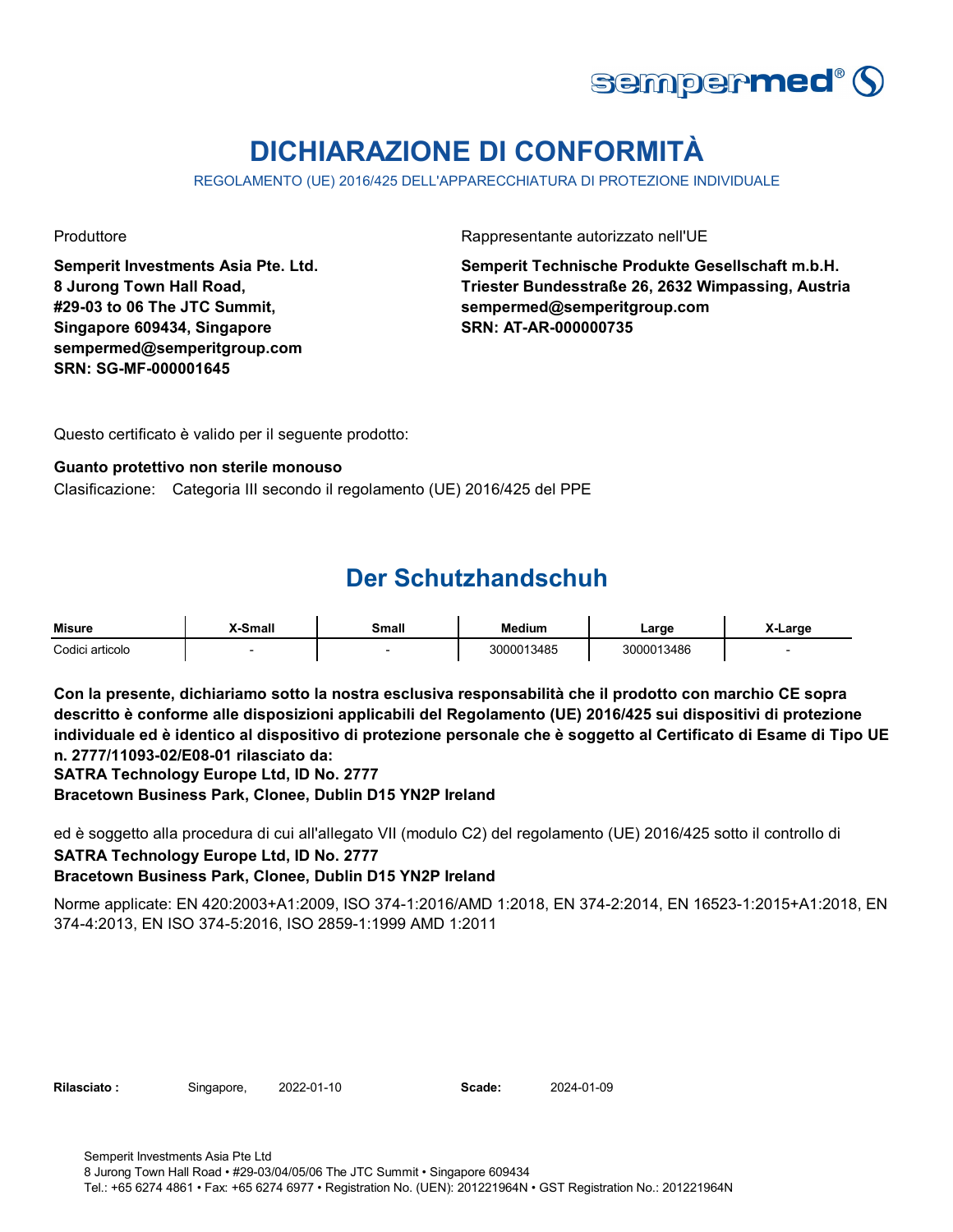

# **CONFORMITEITSVERKLARING**

VERORDENING (EU) 2016/425 BETREFFENDE PERSOONLIJKE BESCHERMENDE UITRUSTING

**Semperit Investments Asia Pte. Ltd. 8 Jurong Town Hall Road, #29-03 to 06 The JTC Summit, Singapore 609434, Singapore sempermed@semperitgroup.com SRN: SG-MF-000001645**

Fabrikant Gemachtigde EU

**Semperit Technische Produkte Gesellschaft m.b.H. Triester Bundesstraße 26, 2632 Wimpassing, Austria sempermed@semperitgroup.com SRN: AT-AR-000000735**

Dit certificaat is geldig voor de volgende producten:

#### **Niet-steriele beschermende handschoen voor eenmalig gebruik**

Classificatie: Categorie III volgens PBM-verordening (EU) 2016/425

### **Der Schutzhandschuh**

| <b>Maten</b>   | <b>X-Small</b> | Small | <b>Medium</b> | Large      | X-Large |
|----------------|----------------|-------|---------------|------------|---------|
| Artikelnummers |                |       | 3000013485    | 3000013486 |         |

**Hierbij verklaren wij onder uitsluitende verantwoordelijkheid, dat de bovengenoemde CE-gemarkeerde producten voldoen aan de relevante bepalingen van de Verordening (EU) 2016/425 over persoonlijke beschermingsmiddelen en het onderworpen zijn aan het certificaat van EU-typeonderzoek nr.2777/11093-02/E08- 01 uitgegeven door:**

**SATRA Technology Europe Ltd, ID No. 2777**

**Bracetown Business Park, Clonee, Dublin D15 YN2P Ireland**

De producten vallen onder de procedures van bijlage VII (module C2) van de verordening onder toezicht van **SATRA Technology Europe Ltd, ID No. 2777**

### **Bracetown Business Park, Clonee, Dublin D15 YN2P Ireland**

Toegepaste normen: EN 420:2003+A1:2009, ISO 374-1:2016/AMD 1:2018, EN 374-2:2014, EN 16523- 1:2015+A1:2018, EN 374-4:2013, EN ISO 374-5:2016, ISO 2859-1:1999 AMD 1:2011

| Uitgegeven op: |  |
|----------------|--|
|----------------|--|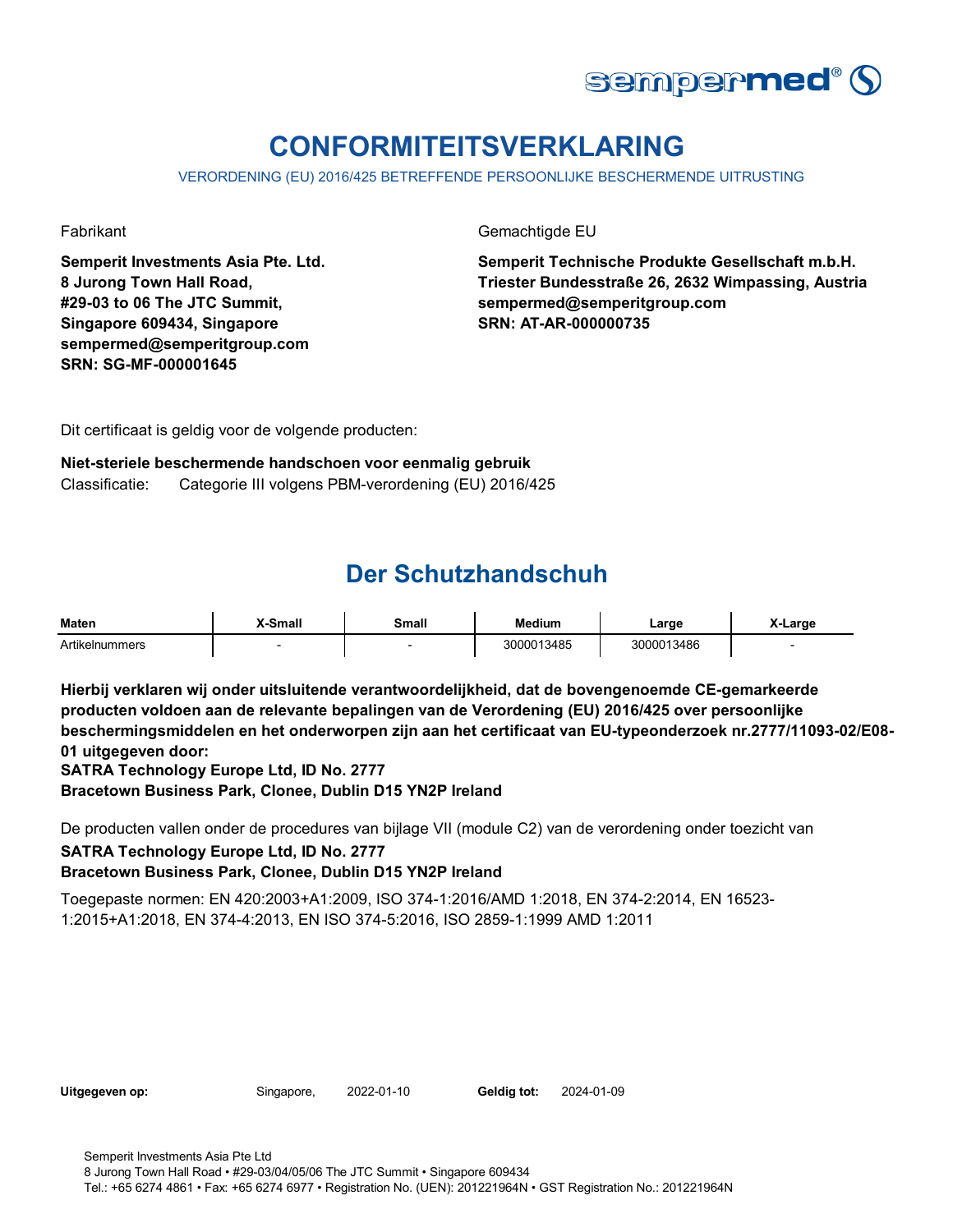

# **DECLARACIÓN DE CONFORMIDAD**

REGLAMENTO (UE) 2016/425 PARA EQUIPAMIENTOS PERSONALES

**Semperit Investments Asia Pte. Ltd. 8 Jurong Town Hall Road, #29-03 to 06 The JTC Summit, Singapore 609434, Singapore sempermed@semperitgroup.com SRN: SG-MF-000001645**

Fabricante Representante de la UE

**Semperit Technische Produkte Gesellschaft m.b.H. Triester Bundesstraße 26, 2632 Wimpassing, Austria sempermed@semperitgroup.com SRN: AT-AR-000000735**

El presente certificado es válido para los siguientes productos:

#### **Guante de protección no estéril para un solo uso**

Clasificación: Categoría III según el Reglamento EPI (UE) 2016/425

### **Der Schutzhandschuh**

| Tamaños            | X-Small | Small | <b>Medium</b> | ∟arge      | X-Large |
|--------------------|---------|-------|---------------|------------|---------|
| Número de artículo |         |       | 3000013485    | 3000013486 |         |

**Por la presente confirmamos, bajo nuestra exclusiva responsabilidad, que los productos arriba mencionados con la marca CE cumplen con las disposiciones pertinentes del Reglamento (UE) 2016/425 para equipos de protección personal y están sujetos al Certificado de examen de tipo nº. 2777/11093-02/E08-01 expedido por:**

### **SATRA Technology Europe Ltd, ID No. 2777**

#### **Bracetown Business Park, Clonee, Dublin D15 YN2P Ireland**

Los productos están sujetos a los procedimientos establecidos en el anexo VII (módulo C2) del Reglamento bajo la supervisión de

**SATRA Technology Europe Ltd, ID No. 2777**

#### **Bracetown Business Park, Clonee, Dublin D15 YN2P Ireland**

Normas aplicadas: EN 420:2003+A1:2009, ISO 374-1:2016/AMD 1:2018, EN 374-2:2014, EN 16523-1:2015+A1:2018, EN 374-4:2013, EN ISO 374-5:2016, ISO 2859-1:1999 AMD 1:2011

**Expedido el:** Singapore, **Válido hasta:** 2022-01-10 2024-01-09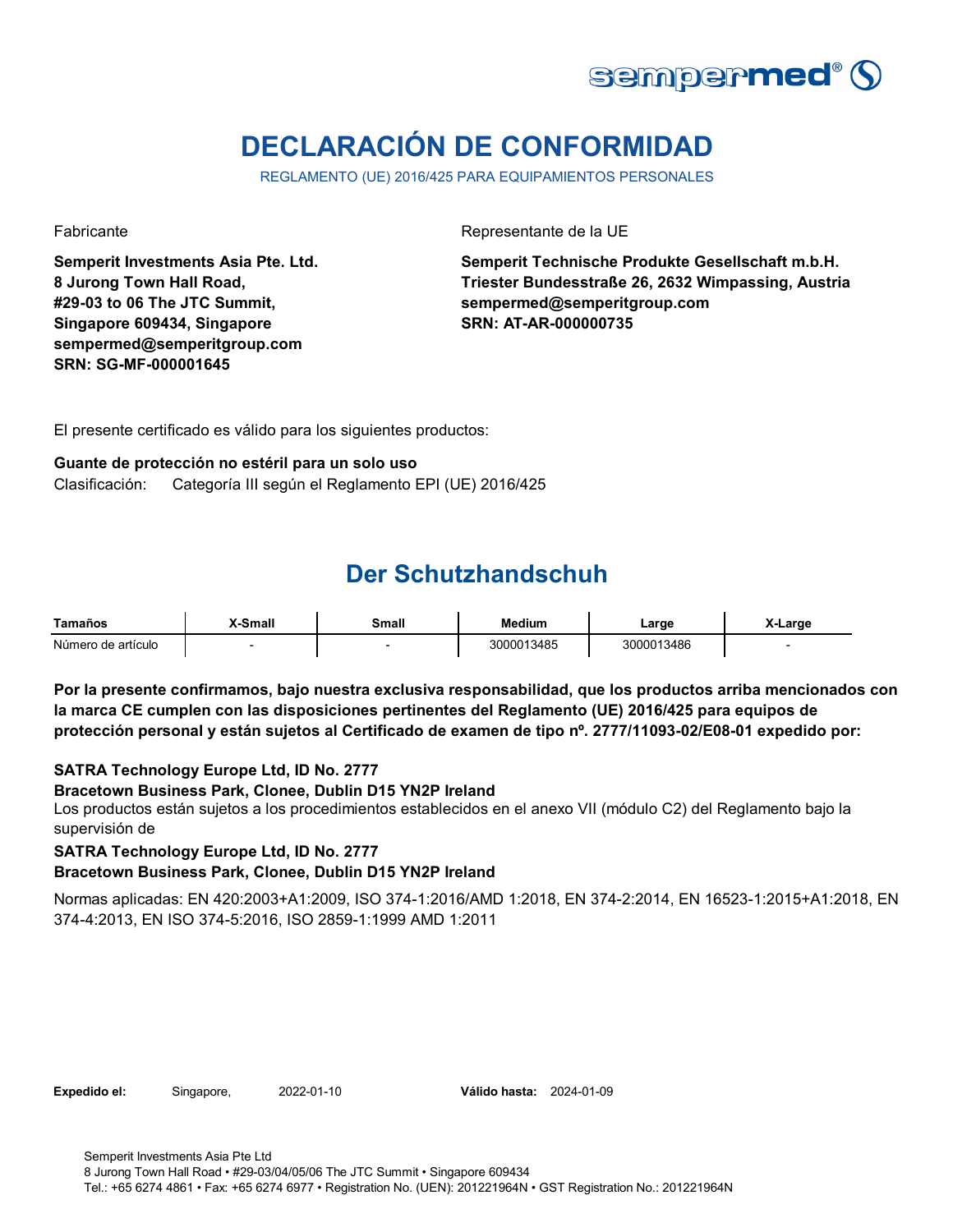

# **DECLARAÇÃO DE CONFORMIDADE**

REGULAMENTO (UE) 2016/425 SOBRE EQUIPAMENTO DE PROTEÇÃO INDIVIDUAL

**Semperit Investments Asia Pte. Ltd. 8 Jurong Town Hall Road, #29-03 to 06 The JTC Summit, Singapore 609434, Singapore sempermed@semperitgroup.com SRN: SG-MF-000001645**

Fabricante Representante da UE

**Semperit Technische Produkte Gesellschaft m.b.H. Triester Bundesstraße 26, 2632 Wimpassing, Austria sempermed@semperitgroup.com SRN: AT-AR-000000735**

Este certificado é válido para os seguintes produtos:

#### **Luva de proteção não estéril para uso único**

Classificação: Categoria III de acordo com o regulamento EPI (UE) 2016/425

### **Der Schutzhandschuh**

| Tamanhos          | -Small | Small | Medium     | ∟arge      | X-Large |
|-------------------|--------|-------|------------|------------|---------|
| Números de artigo |        |       | 3000013485 | 3000013486 |         |

**Declaramos desta forma, sob a nossa exclusiva responsabilidade, que os produtos com a marca CE acima mencionados estão em conformidade com as disposições relevantes do regulamento (UE) 2016/425 para Equipamentos de Proteção Individual e são objeto do certificado de exame de tipo da UE n.º 2777/11093-02/E08-01 emitido por:**

**SATRA Technology Europe Ltd, ID No. 2777**

**Bracetown Business Park, Clonee, Dublin D15 YN2P Ireland**

Os produtos são objeto dos procedimentos previstos no anexo VII (módulo C2) do regulamento, sob a supervisão de **SATRA Technology Europe Ltd, ID No. 2777**

### **Bracetown Business Park, Clonee, Dublin D15 YN2P Ireland**

Normas aplicadas: EN 420:2003+A1:2009, ISO 374-1:2016/AMD 1:2018, EN 374-2:2014, EN 16523-1:2015+A1:2018, EN 374-4:2013, EN ISO 374-5:2016, ISO 2859-1:1999 AMD 1:2011

**Emitido em:** Singapore, 2022-01-10

Válido até: 2024-01-09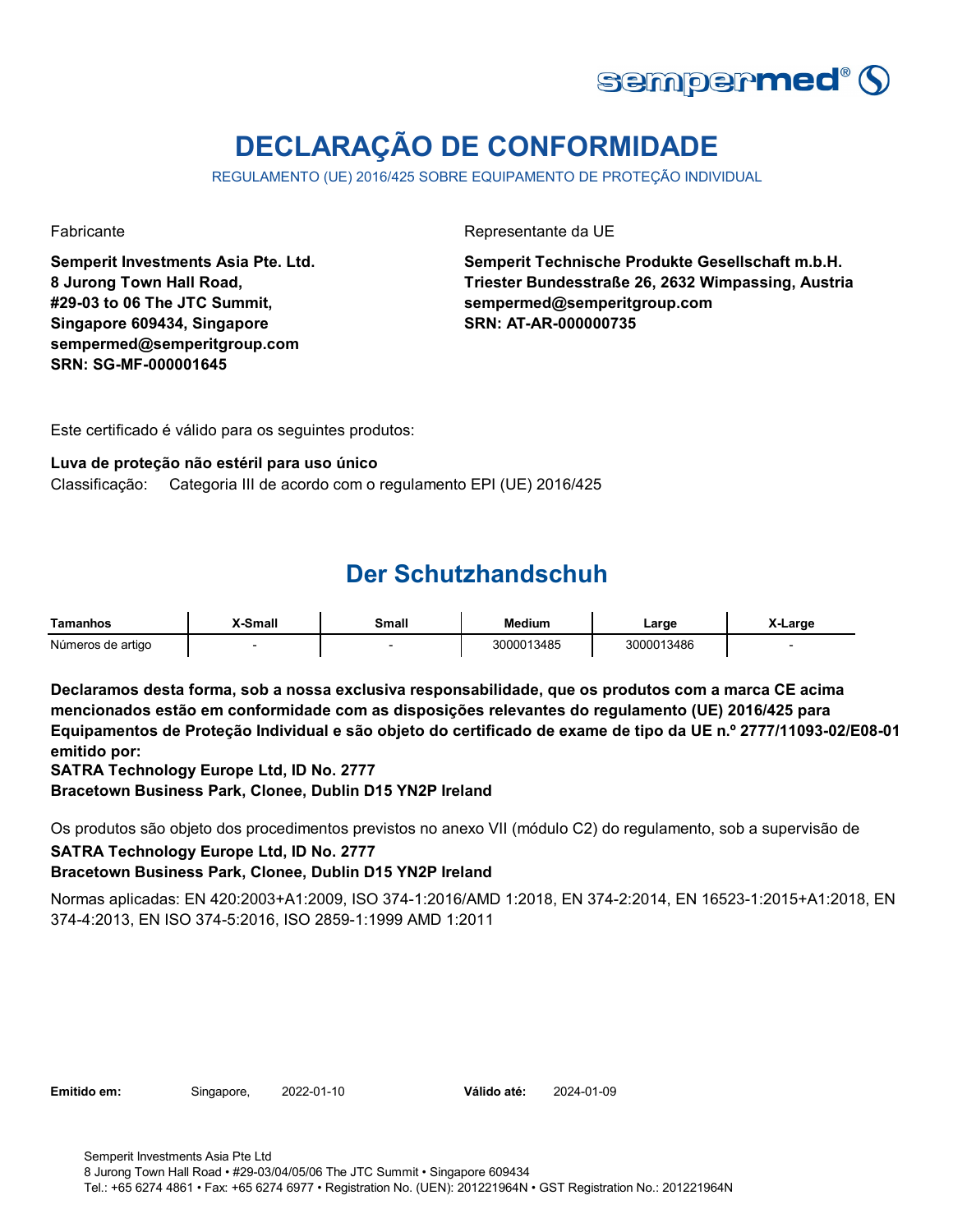

# **DEKLARATON OM ÖVERENSSTÄMMELSE**

FÖRORDNING (EU) 2016/425 FÖR PERSONLIG SKYDDSUTRUSTNING

**Semperit Investments Asia Pte. Ltd. 8 Jurong Town Hall Road, #29-03 to 06 The JTC Summit, Singapore 609434, Singapore sempermed@semperitgroup.com SRN: SG-MF-000001645**

Tillverkare Behörig representant hos EU

**Semperit Technische Produkte Gesellschaft m.b.H. Triester Bundesstraße 26, 2632 Wimpassing, Austria sempermed@semperitgroup.com SRN: AT-AR-000000735**

Detta certifikat gäller följande produkt:

#### **Icke-steril skyddshandske för engångsanvändning**

Klassificering: Kategori III enligt EU-förordning för personlig skyddsutrustning (PPE) 2016/425

### **Der Schutzhandschuh**

| <b>Storlekar</b> | -Small | Small<br>____ | <b>Medium</b> | ∟arɑe      | ∟arɑe |
|------------------|--------|---------------|---------------|------------|-------|
| Artikelkoder     |        |               | 3000013485    | 3000013486 |       |

**Vi förklarar härmed under eget exklusivt ansvar att ovan beskrivna, CE-markerade produkt stämmer överens med tillämpliga bestämmelser i EU-förordningen 2016/425 för personlig skyddsutrustning och är identisk med den personliga skyddsutrustning som anges i EU-certifikat för typgranskning nummer2777/11093-02/E08-01 daterad av:**

### **SATRA Technology Europe Ltd, ID No. 2777**

#### **Bracetown Business Park, Clonee, Dublin D15 YN2P Ireland**

och är föremål för den procedur som beskrivs i Bilaga VII (Modul C2) till EU-förordningen 2016/425 under the supervision of under uppsikt av

**SATRA Technology Europe Ltd, ID No. 2777**

### **Bracetown Business Park, Clonee, Dublin D15 YN2P Ireland**

Tillämpade standarder: EN 420:2003+A1:2009, ISO 374-1:2016/AMD 1:2018, EN 374-2:2014, EN 16523-1:2015+A1:2018, EN 374-4:2013, EN ISO 374-5:2016, ISO 2859-1:1999 AMD 1:2011

Daterad : Singapore, 2022-01-10 Giltig till: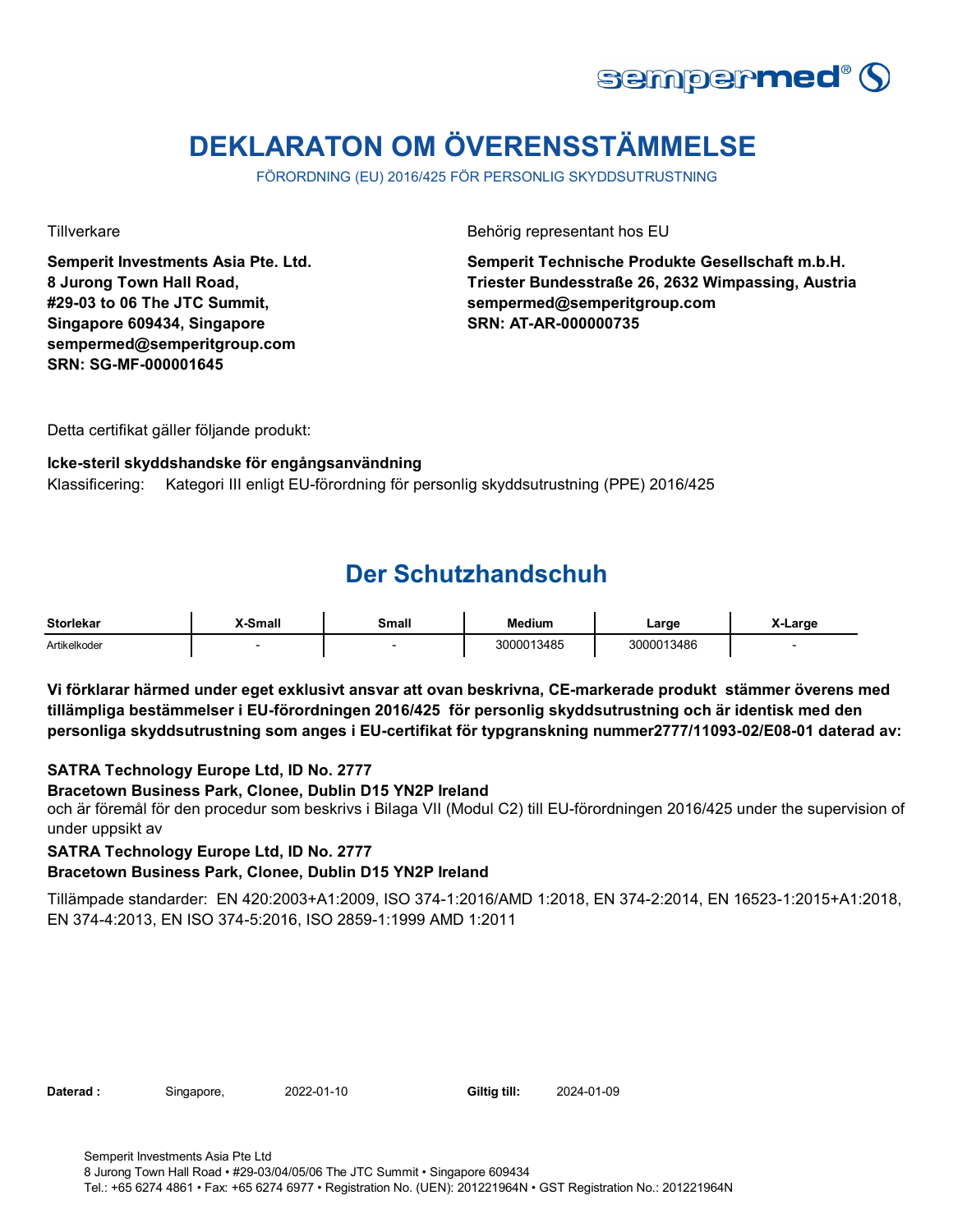

## **KONFORMITETSERKLÆRING**

FORORDNING (EU) 2016/425 FOR PERSONLIGE VÆRNEMIDLER

**Semperit Investments Asia Pte. Ltd. 8 Jurong Town Hall Road, #29-03 to 06 The JTC Summit, Singapore 609434, Singapore sempermed@semperitgroup.com SRN: SG-MF-000001645**

Producent EU-befuldmægtigede

**Semperit Technische Produkte Gesellschaft m.b.H. Triester Bundesstraße 26, 2632 Wimpassing, Austria sempermed@semperitgroup.com SRN: AT-AR-000000735**

Dette certifikat er gyldigt for følgende produkter:

#### **Ikke-steril beskyttelseshandske til engangsbrug**

Klassificering: Kategori III jævnfør PVM-forordningen (EU) 2016/425

### **Der Schutzhandschuh**

| <b>Størrelser</b> | -Small | Small | <b>Medium</b> | ∟arge      | ∧-Large |
|-------------------|--------|-------|---------------|------------|---------|
| Artikelnumre      |        |       | 3000013485    | 3000013486 |         |

**Vi bekræfter hermed under fuldt ansvar, at de ovenfor nævnte CE-mærkede produkter stemmer overens med med de afgørende bestemmelser i forordningen (EU) 2016/425 for personlige værnemidler, og er genstand for EUcertificering af typeafprøvning nr.2777/11093-02/E08-01 udstedt gennem:**

**SATRA Technology Europe Ltd, ID No. 2777**

**Bracetown Business Park, Clonee, Dublin D15 YN2P Ireland**

Produkterne er genstand for procedurer jævnfør VII (modul C2) i forordningen med opsyn af

**SATRA Technology Europe Ltd, ID No. 2777**

#### **Bracetown Business Park, Clonee, Dublin D15 YN2P Ireland**

Anvendte standarder: EN 420:2003+A1:2009, ISO 374-1:2016/AMD 1:2018, EN 374-2:2014, EN 16523-1:2015+A1:2018, EN 374-4:2013, EN ISO 374-5:2016, ISO 2859-1:1999 AMD 1:2011

Udstedt den: Singapore, 2022-01-10

Gyldig til: 2024-01-09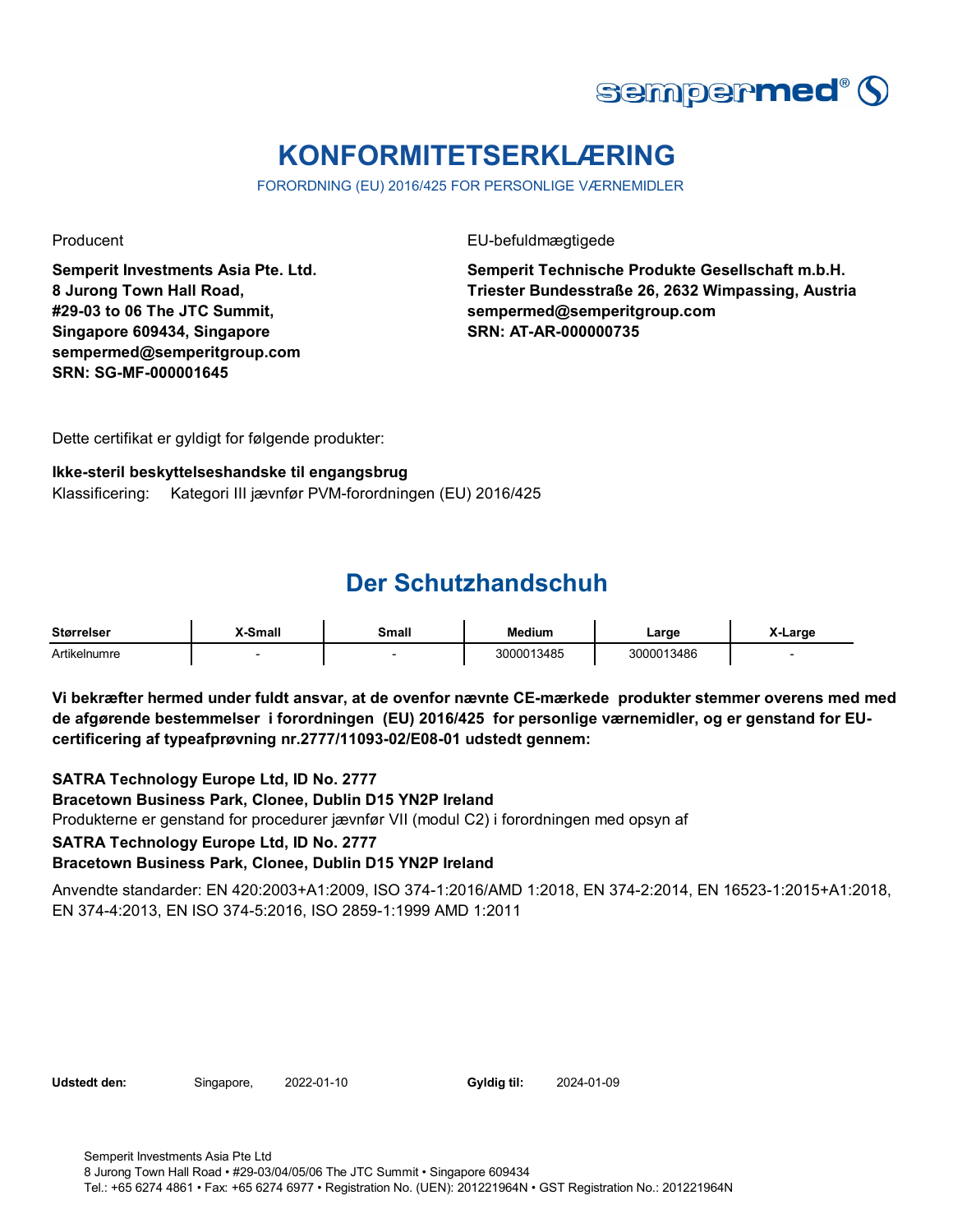

## **KONFORMITETSERKLÆRING**

FORORDNING (EU) 2016/425 OM PERSONLIG VERNEUTSTYR

**Semperit Investments Asia Pte. Ltd. 8 Jurong Town Hall Road, #29-03 to 06 The JTC Summit, Singapore 609434, Singapore sempermed@semperitgroup.com SRN: SG-MF-000001645**

Produsent Autorisert representant i EU

**Semperit Technische Produkte Gesellschaft m.b.H. Triester Bundesstraße 26, 2632 Wimpassing, Austria sempermed@semperitgroup.com SRN: AT-AR-000000735**

Dette sertifikatet er gyldig for følgende produkter:

### **Ikke-steril beskyttelseshanske for engangsbruk**

Klassifisering: Kategori III i henhold til PVU-forordningen (EU) nr. 2016/425

### **Der Schutzhandschuh**

| <b>Størrelser</b> | X-Small | Small | <b>Medium</b> | ∟arge      | X-Large |
|-------------------|---------|-------|---------------|------------|---------|
| Artikkelnumre     |         |       | 3000013485    | 3000013486 |         |

**Vi erklærer herved under eneansvar at det CE-merkede produktet som er nevnt ovenfor oppfyller de relevante bestemmelsene i Forordning (EU) nr. 2016/425 om personlig verneutstyr og er gjenstand for EUtypeprøvesertifikat nr. 2777/11093-02/E08-01 utstedt av:**

### **SATRA Technology Europe Ltd, ID No. 2777**

### **Bracetown Business Park, Clonee, Dublin D15 YN2P Ireland**

Produktet er gjenstand for prosedyren som er beskrevet i Vedlegg VII (Modul C2) i Forordning nr. 2016/425 under tilsyn av

### **SATRA Technology Europe Ltd, ID No. 2777**

#### **Bracetown Business Park, Clonee, Dublin D15 YN2P Ireland**

Relevante standarder: EN 420:2003+A1:2009, ISO 374-1:2016/AMD 1:2018, EN 374-2:2014, EN 16523-1:2015+A1:2018, EN 374-4:2013, EN ISO 374-5:2016, ISO 2859-1:1999 AMD 1:2011

| Utstedt den: |  |
|--------------|--|
|              |  |

Singapore, 2022-01-10

Gyldig til: 2024-01-09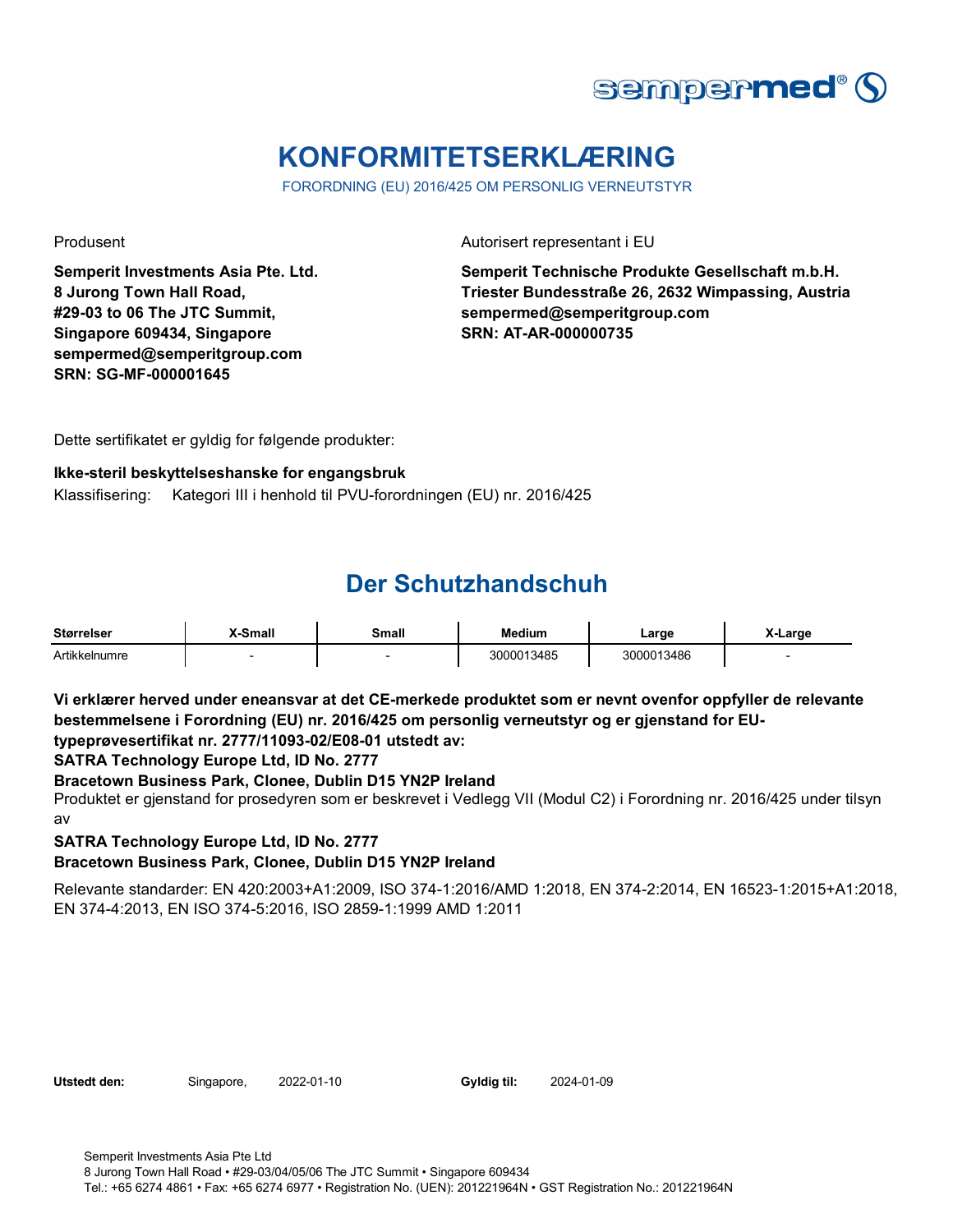

### **VAATIMUSTENMUKAISUUSVAKUUTUS**

HENKILÖNSUOJAIMISTA ANNETTU ASETUS (EU) 2016/425

**Semperit Investments Asia Pte. Ltd. 8 Jurong Town Hall Road, #29-03 to 06 The JTC Summit, Singapore 609434, Singapore sempermed@semperitgroup.com SRN: SG-MF-000001645**

Valmistaja EU:n valtuutettu edustaja

**Semperit Technische Produkte Gesellschaft m.b.H. Triester Bundesstraße 26, 2632 Wimpassing, Austria sempermed@semperitgroup.com SRN: AT-AR-000000735**

Tämä sertifikaatti koskee seuraavia tuotteita:

### **Kertakäyttöinen ei-steriili suojakäsine**

Luokitus: Luokka III henkilönsuojaimista annetun asetuksen (EU) 2016/425 mukaisesti

### **Der Schutzhandschuh**

| Koot                                     | (-Small | Small<br>_____ | Medium     | Large<br>$\sim$ | X-Larɑe |
|------------------------------------------|---------|----------------|------------|-----------------|---------|
| $\overline{\phantom{0}}$<br>Tuotenumerot |         |                | 3000013485 | 3000013486      |         |

**Täten vahvistamme yksinomaisella vastuullamme, että yllä mainitut CE-merkityt tuotteet vastaavat henkilönsuojaimista annetun asetuksen (EU) 2016/425 mukaisia perustavanlaatuisia vaatimuksia ja niihin sovelletaan EU:n tyyppitarkastustodistusta nro 2777/11093-02/E08-01 laadittu :**

**SATRA Technology Europe Ltd, ID No. 2777**

**Bracetown Business Park, Clonee, Dublin D15 YN2P Ireland**

Tuotteet ovat asetuksen liitteen VII (moduuli C2) mukaisen menettelyn kohteena, valvonnan suorittaa

**SATRA Technology Europe Ltd, ID No. 2777**

#### **Bracetown Business Park, Clonee, Dublin D15 YN2P Ireland**

Sovelletut standardit: EN 420:2003+A1:2009, ISO 374-1:2016/AMD 1:2018, EN 374-2:2014, EN 16523-1:2015+A1:2018, EN 374-4:2013, EN ISO 374-5:2016, ISO 2859-1:1999 AMD 1:2011

**Laadittu :** Singapore, **Voimassa (asti):** 2022-01-10 2024-01-09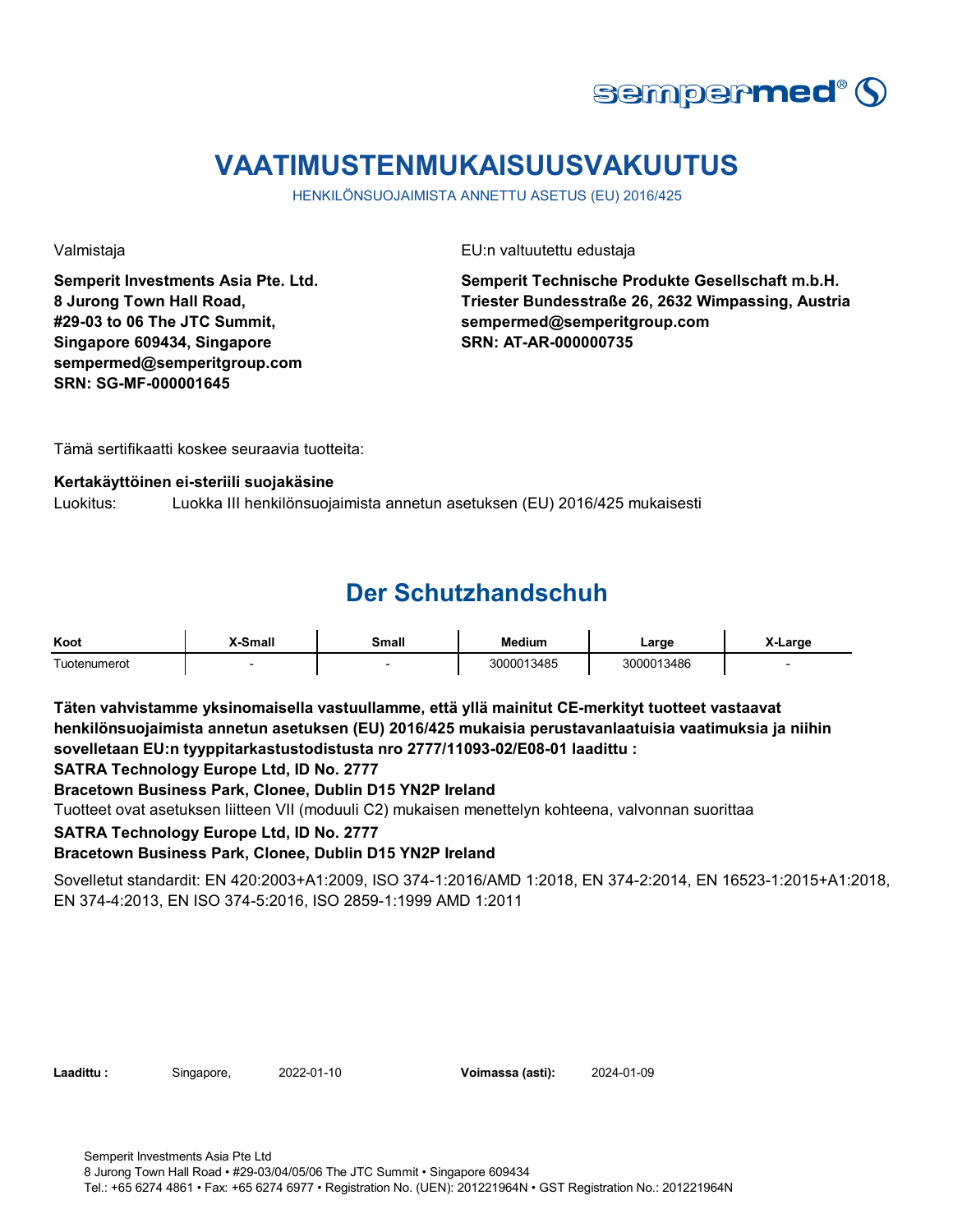

## **ATITIKTIES DEKLARACIJA**

REGLAMENTAS (ES) 2016/425 DĖL ASMENINIŲ APSAUGOS PRIEMONIŲ

**Semperit Investments Asia Pte. Ltd. 8 Jurong Town Hall Road, #29-03 to 06 The JTC Summit, Singapore 609434, Singapore sempermed@semperitgroup.com SRN: SG-MF-000001645**

Gamintojas ES įgaliotas asmuo

**Semperit Technische Produkte Gesellschaft m.b.H. Triester Bundesstraße 26, 2632 Wimpassing, Austria sempermed@semperitgroup.com SRN: AT-AR-000000735**

Šis sertifikatas galioja toliau nurodytiems produktams:

### **Nesterilios vienkartinio naudojimo apsauginės pirštinės**

Klasifikacija: III kategorija pagal reglamentą (ES) 2016/425 dėl asmeninių apsaugos priemonių

### **Der Schutzhandschuh**

| Dydžiai         | X-Small | Small | Medium    | ∟arɑe      | X-Large |
|-----------------|---------|-------|-----------|------------|---------|
| Prekiu numeriai |         |       | 000013485 | 3000013486 |         |

**Prisiimdami visą atsakomybę, šiuo dokumentu patvirtiname, kad anksčiau paminėti CE paženklinti produktai atitinka svarbiausius reglamentą dėl asmeninių apsaugos priemonių (ES) 2016/425 reikalavimus ir yra ES tipo tyrimo sertifikato Nr. objektas. 2777/11093-02/E08-01 išduota :**

**SATRA Technology Europe Ltd, ID No. 2777**

**Bracetown Business Park, Clonee, Dublin D15 YN2P Ireland**

Produktai yra metodo objektas pagal reglamentą VII priedą (modulis C2) prižiūrint

**SATRA Technology Europe Ltd, ID No. 2777**

**Bracetown Business Park, Clonee, Dublin D15 YN2P Ireland**

Taikomi standartai: EN 420:2003+A1:2009, ISO 374-1:2016/AMD 1:2018, EN 374-2:2014, EN 16523-1:2015+A1:2018, EN 374-4:2013, EN ISO 374-5:2016, ISO 2859-1:1999 AMD 1:2011

| lšduota : |  |
|-----------|--|
|           |  |

**Išduota :** Singapore, **Galioja iki:** 2022-01-10 2024-01-09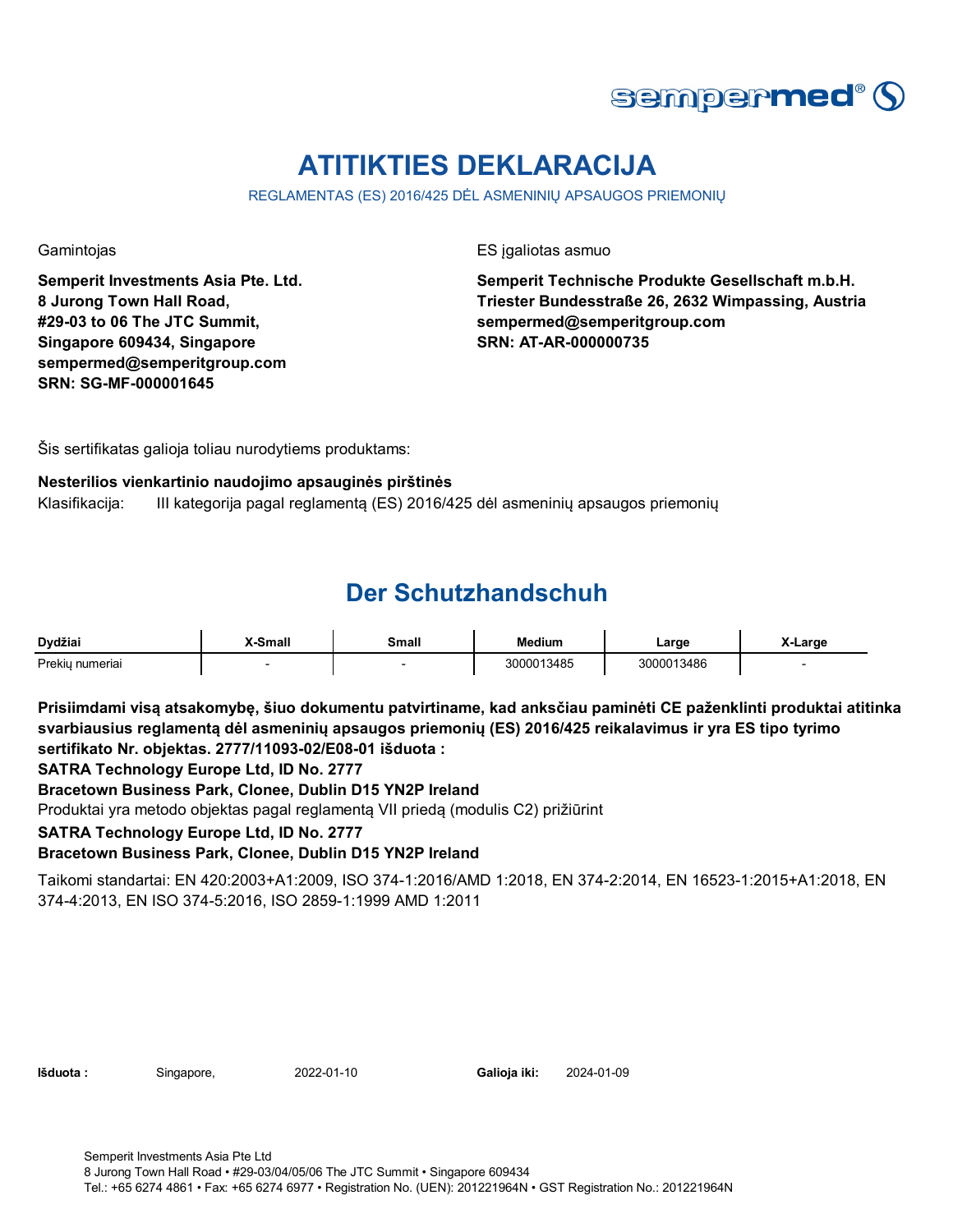

# **ATBILSTĪBAS DEKLARĀCIJA**

REGULA (ES) 2016/425 PAR INDIVIDUĀLAJIEM AIZSARDZĪBAS LĪDZEKLIEM

**Semperit Investments Asia Pte. Ltd. 8 Jurong Town Hall Road, #29-03 to 06 The JTC Summit, Singapore 609434, Singapore sempermed@semperitgroup.com SRN: SG-MF-000001645**

Likumīgais ražotājs Pilnvarotais pārstāvis ES

**Semperit Technische Produkte Gesellschaft m.b.H. Triester Bundesstraße 26, 2632 Wimpassing, Austria sempermed@semperitgroup.com SRN: AT-AR-000000735**

Šis sertifikāts ir derīgs šādam produktam:

#### **Nesterili aizsargcimdi vienreizējai lietošanai**

Klasifikācija: III kategorija saskaņā ar IAL Regulu (ES) 2016/425

### **Der Schutzhandschuh**

| Izmēri          | <b>K-Small</b> | Small | <b>Medium</b> | Large      | X-Large |
|-----------------|----------------|-------|---------------|------------|---------|
| Artikula numurs |                |       | 3000013485    | 3000013486 |         |

**Ar šo mēs apliecinām, ka iepriekš aprakstītais produkts ar CE marķējumu atbilst Regulas (ES) 2016/425 par individuālajiem aizsardzības līdzekļiem piemērojamajiem noteikumiem un ir identisks individuālajiem aizsardzības līdzekļiem, uz kuriem attiecas ES tipa pārbaudes sertifikāts Nr. 2777/11093-02/E08-01 izdots :**

**SATRA Technology Europe Ltd, ID No. 2777**

**Bracetown Business Park, Clonee, Dublin D15 YN2P Ireland**

un uz to attiecas Regulas (ES) 2016/425 VII pielikumā (C2 modulis) noteiktā procedūra

**SATRA Technology Europe Ltd, ID No. 2777**

#### **Bracetown Business Park, Clonee, Dublin D15 YN2P Ireland**

Piemērotie standarti: EN 420:2003+A1:2009, ISO 374-1:2016/AMD 1:2018, EN 374-2:2014, EN 16523-1:2015+A1:2018, EN 374-4:2013, EN ISO 374-5:2016, ISO 2859-1:1999 AMD 1:2011

**Izdots :** Singapore, 2022-01-10 **Derīgs līdz:** 2024-01-09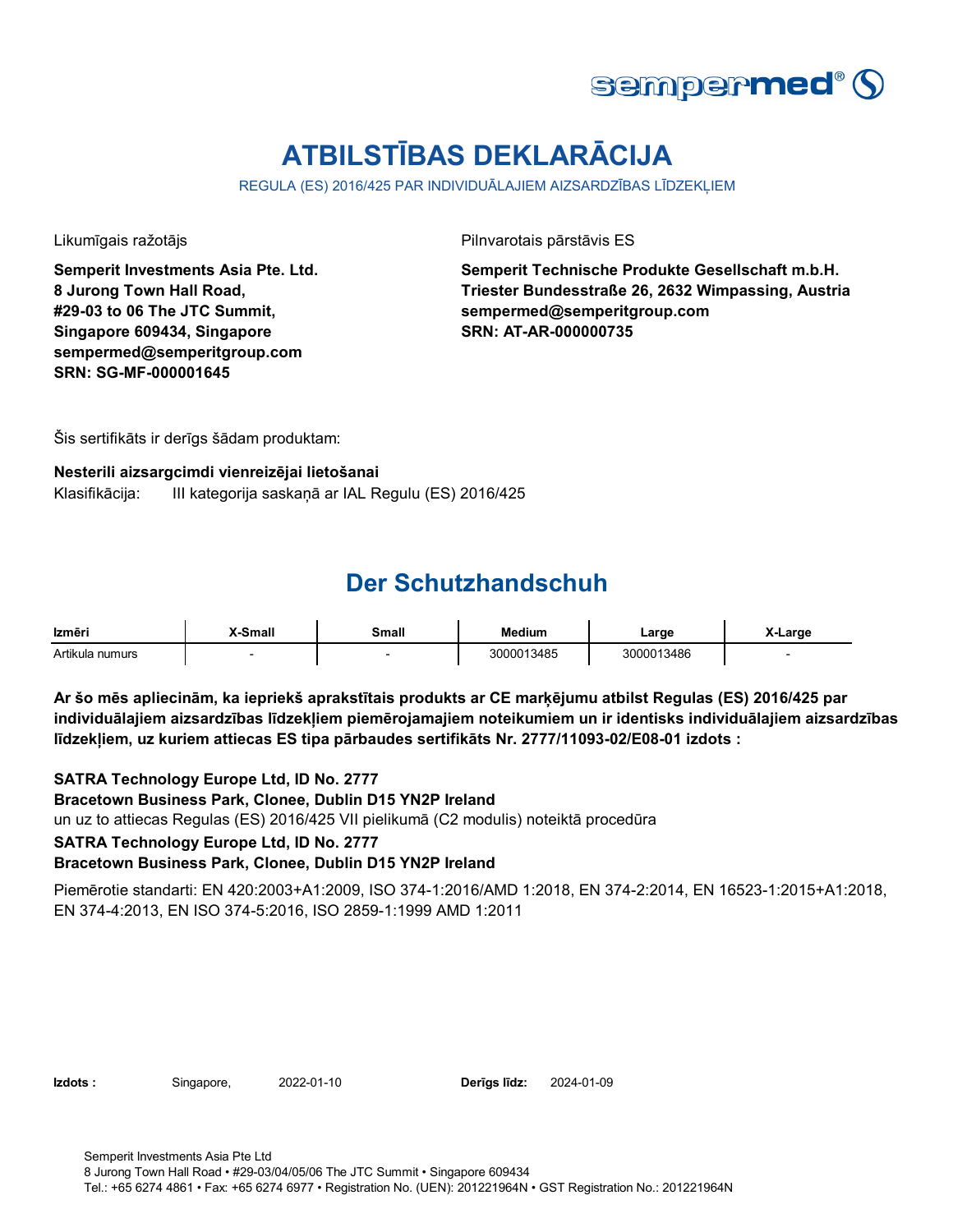

## **VASTAVUSDEKLARATSIOON**

ISIKUKAITSEVAHENDITE MÄÄRUS (EL) 2016/425

**Semperit Investments Asia Pte. Ltd. 8 Jurong Town Hall Road, #29-03 to 06 The JTC Summit, Singapore 609434, Singapore sempermed@semperitgroup.com SRN: SG-MF-000001645**

Tootja Volitatud esindaja EL-is

**Semperit Technische Produkte Gesellschaft m.b.H. Triester Bundesstraße 26, 2632 Wimpassing, Austria sempermed@semperitgroup.com SRN: AT-AR-000000735**

See sertifikaat kehtib järgmistele toodetele:

#### **Mittesteriilne kaitsekinnas ühekordseks kasutuseks**

Klassifikatsioon: III kategooria kooskõlas isikukaitsevahendite määrusega (EL) 2016/425

### **Der Schutzhandschuh**

| Suurused                                  | -Small | small | <b>Medium</b> | Large      | ∧-Large |
|-------------------------------------------|--------|-------|---------------|------------|---------|
| $\overline{\phantom{0}}$<br>l ootenumbrid |        |       | 13485         | 3000013486 |         |

**Kinnitame oma ainuvastutusel, et eespool nimetatud CE-märgistusega tooted on kooskõlas isikukaitsevahendite määruse (EL) 2016/425 põhisätetega ning on identsed isikukaitsevahenditega, mille kohta on välja antud EÜ tüübihindamistõend nr2777/11093-02/E08-01 välja :**

**SATRA Technology Europe Ltd, ID No. 2777**

**Bracetown Business Park, Clonee, Dublin D15 YN2P Ireland**

Toodetele kohaldub määruse VII lisa (moodul C2) menetlus, mille üle teostab järelevalvet

**SATRA Technology Europe Ltd, ID No. 2777**

#### **Bracetown Business Park, Clonee, Dublin D15 YN2P Ireland**

Kohaldatud normid: EN 420:2003+A1:2009, ISO 374-1:2016/AMD 1:2018, EN 374-2:2014, EN 16523-1:2015+A1:2018, EN 374-4:2013, EN ISO 374-5:2016, ISO 2859-1:1999 AMD 1:2011

**Välja andmise aeg :** Singapore, 2022-01-10

**Kehtivusaeg: 2024-01-09**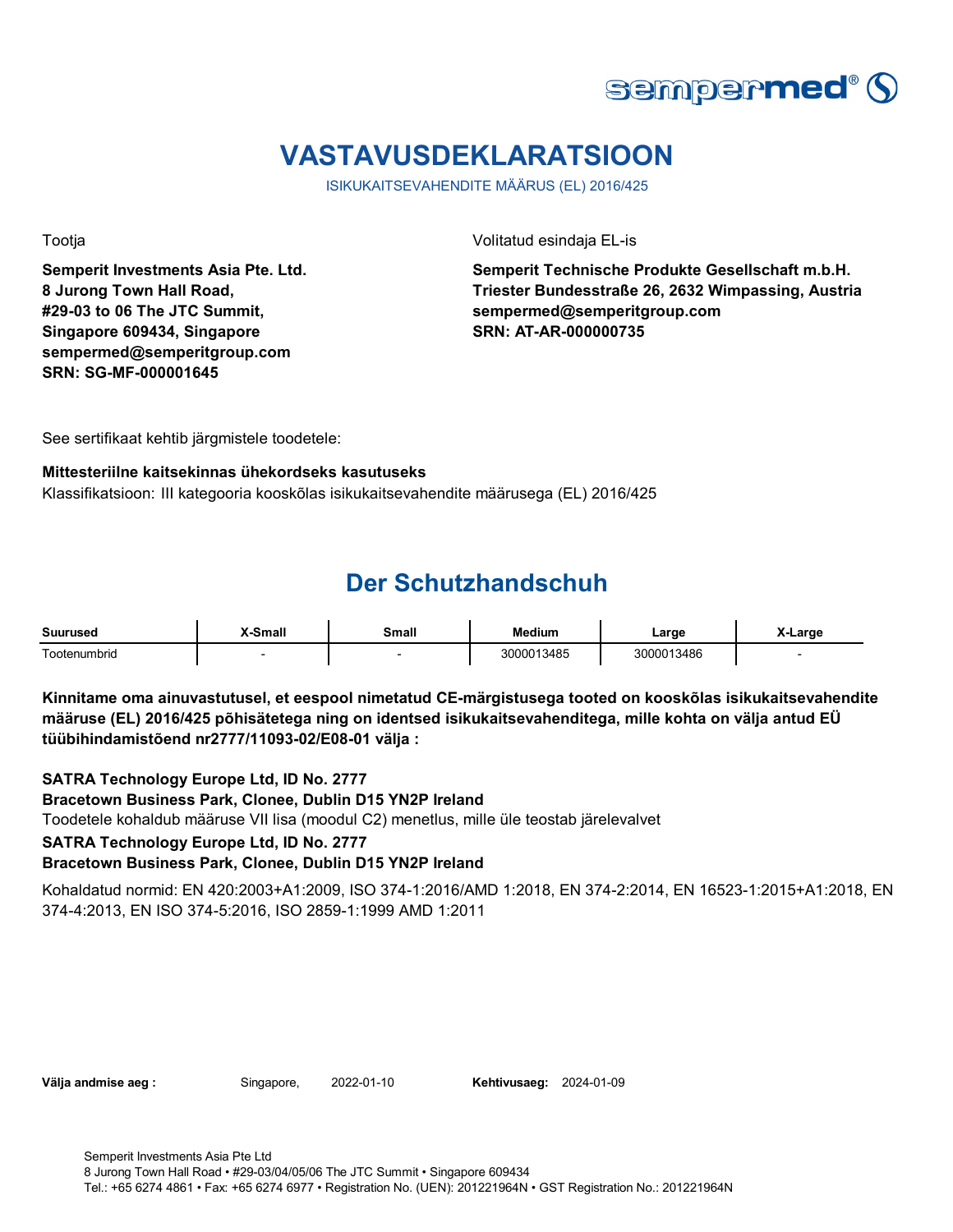

# **PROHLÁŠENÍ O SHODĚ**

NAŘÍZENÍ (EU) 2016/425 PRO OSOBNÍ OCHRANNÉ PROSTŘEDKY

**Semperit Investments Asia Pte. Ltd. 8 Jurong Town Hall Road, #29-03 to 06 The JTC Summit, Singapore 609434, Singapore sempermed@semperitgroup.com SRN: SG-MF-000001645**

Výrobce EU zplnomocněný zástupce

**Semperit Technische Produkte Gesellschaft m.b.H. Triester Bundesstraße 26, 2632 Wimpassing, Austria sempermed@semperitgroup.com SRN: AT-AR-000000735**

Tento certifikát je platný pro následující produkty:

### **Nesterilní ochranná rukavice pro jednorázové použití** Klasifikace Kategorie III podle nařízení o OOP (EU) 2016/425

### **Der Schutzhandschuh**

| Velikosti      | <b>K-Small</b> | Small | <b>Medium</b> | Large      | X-Large |
|----------------|----------------|-------|---------------|------------|---------|
| Císlo produktu |                |       | 3000013485    | 3000013486 |         |

**Tímto potvrzujeme s výlučnou odpovědností, že výše uvedené produkty označené jako CE souhlasí s příslušnými ustanoveními nařízení (EU) 2016/425 pro Osobní ochranné prostředky a jsou předmětem přezkoušení EU č.2777/11093-02/E08-01 vystaveno :**

**SATRA Technology Europe Ltd, ID No. 2777**

**Bracetown Business Park, Clonee, Dublin D15 YN2P Ireland**

Produkty jsou předmětem procesu podle dodatku VII (moduly, C2) nařízení pod dohledem

**SATRA Technology Europe Ltd, ID No. 2777**

**Bracetown Business Park, Clonee, Dublin D15 YN2P Ireland**

Použité normy: EN 420:2003+A1:2009, ISO 374-1:2016/AMD 1:2018, EN 374-2:2014, EN 16523-1:2015+A1:2018, EN 374-4:2013, EN ISO 374-5:2016, ISO 2859-1:1999 AMD 1:2011

|  | Vystaveno dne: |  |
|--|----------------|--|
|--|----------------|--|

**Singapore, 2022-01-10** 

Platné do: 2024-01-09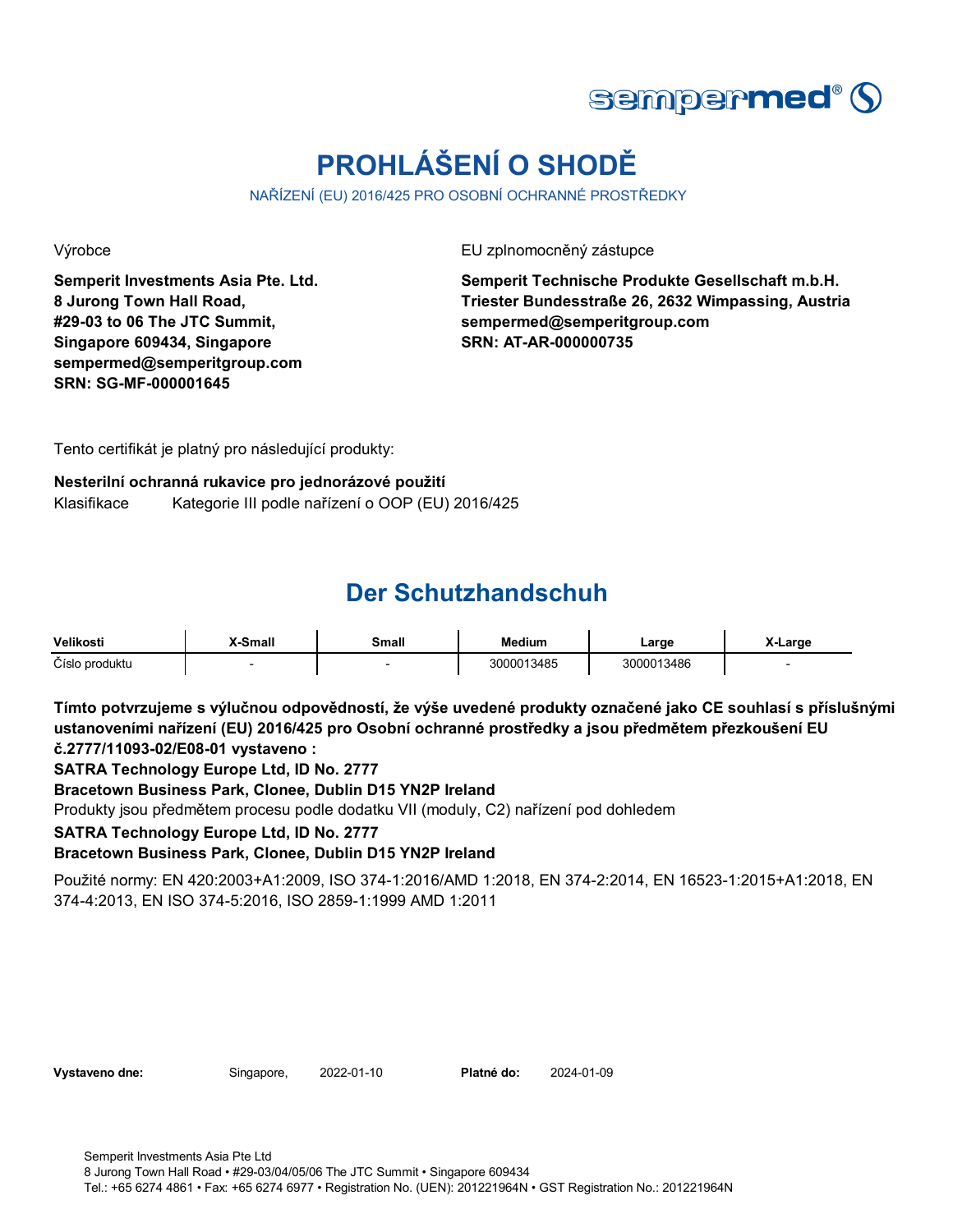

# **VYHLÁSENIE O ZHODE**

NARIADENIE (EÚ) 2016/425 O OSOBNÝCH OCHRANNÝCH PROSTRIEDKOCH

**Semperit Investments Asia Pte. Ltd. 8 Jurong Town Hall Road, #29-03 to 06 The JTC Summit, Singapore 609434, Singapore sempermed@semperitgroup.com SRN: SG-MF-000001645**

Výrobca **Splnomocnenec pre EÚ** 

**Semperit Technische Produkte Gesellschaft m.b.H. Triester Bundesstraße 26, 2632 Wimpassing, Austria sempermed@semperitgroup.com SRN: AT-AR-000000735**

Tento certifikát je platný pre nasledujúce body:

#### **Nesterilné ochranné rukavice na jedno použitie**

Klasifikácia: Kategória III podľa Nariadenia o osobných ochranných pomôckach (EU) 2016/425

### **Der Schutzhandschuh**

| Veľkosti      | X-Small | Small | <b>Medium</b> | ∟arɑe      | X-Large |
|---------------|---------|-------|---------------|------------|---------|
| Výrobné čísla |         |       | 3000013485    | 3000013486 |         |

**Týmto vo svojej výhradnej zodpovednosti potvrdzujeme, že výrobky označené symbolom CE sú v súlade so smerodajnými ustanoveniami Nariadenia (EÚ) 2016/425 o osobných ochranných prostriedkoch a sú predmetom EU - Osvedčenia o typovej skúške č. 2777/11093-02/E08-01 vyhotovené :**

**SATRA Technology Europe Ltd, ID No. 2777**

**Bracetown Business Park, Clonee, Dublin D15 YN2P Ireland**

Výrobky sú predmetom konania podľa dodatku VII (moduly C2) Nariadenia pod dohľadom

**SATRA Technology Europe Ltd, ID No. 2777**

**Bracetown Business Park, Clonee, Dublin D15 YN2P Ireland**

Súvisiace normy: EN 420:2003+A1:2009, ISO 374-1:2016/AMD 1:2018, EN 374-2:2014, EN 16523-1:2015+A1:2018, EN 374-4:2013, EN ISO 374-5:2016, ISO 2859-1:1999 AMD 1:2011

Vyhotovené dňa: Singapore, 2022-01-10 Platné do:

2022-01-10 2024-01-09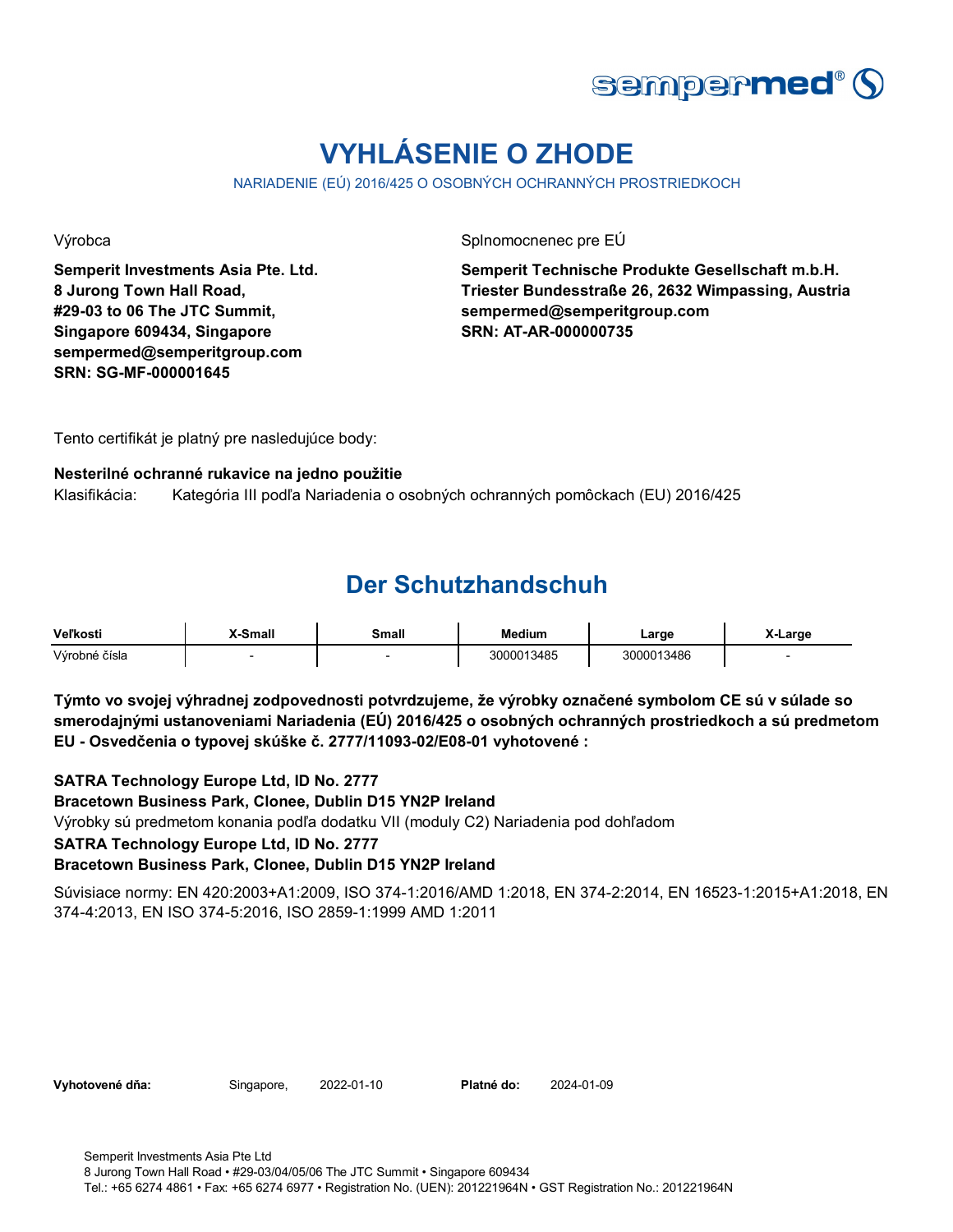

# **MEGFELELŐSÉGI NYILATKOZAT**

EGYÉNI VÉDŐESZKÖZÖKRŐL SZÓLÓ (EU) 2016/425 RENDELET

**Semperit Investments Asia Pte. Ltd. 8 Jurong Town Hall Road, #29-03 to 06 The JTC Summit, Singapore 609434, Singapore sempermed@semperitgroup.com SRN: SG-MF-000001645**

Gyártó EU-meghatalmazott

**Semperit Technische Produkte Gesellschaft m.b.H. Triester Bundesstraße 26, 2632 Wimpassing, Austria sempermed@semperitgroup.com SRN: AT-AR-000000735**

Ez a tanúsítvány a következő termékekre érvényes:

### **Egyszer használatos, nem steril védőkesztyű**

Osztályozás: III. kategória az egyéni védőeszközökről szóló (EU) 2016/425 rendelet szerint

### **Der Schutzhandschuh**

| Méretek    | -Small | Small | <b>Medium</b><br>$\sim$ $\sim$ $\sim$ | ∟arɑe      | -Large |
|------------|--------|-------|---------------------------------------|------------|--------|
| Cikkszámok |        |       | 3000013485                            | 3000013486 |        |

**Ezennel kizárólagos felelősségünk mellett kijelentjük, hogy a fent említett CE jelzésű termékek megfelelnek az egyéni védőeszközökre irányuló 2016/425/EU rendelet vonatkozó előírásainak és vonatkozik rájuk a megfelelő számú EU-típusvizsgálati tanúsítvány 2777/11093-02/E08-01 kelt : SATRA Technology Europe Ltd, ID No. 2777**

**Bracetown Business Park, Clonee, Dublin D15 YN2P Ireland**

A termékekre vonatkozik a rendelet VII. melléklete (C2 modul) szerinti eljárás a következő személy felügyelete mellett: **SATRA Technology Europe Ltd, ID No. 2777**

### **Bracetown Business Park, Clonee, Dublin D15 YN2P Ireland**

Alkalmazott szabványok: EN 420:2003+A1:2009, ISO 374-1:2016/AMD 1:2018, EN 374-2:2014, EN 16523- 1:2015+A1:2018, EN 374-4:2013, EN ISO 374-5:2016, ISO 2859-1:1999 AMD 1:2011

**Kelt :** Singapore, 2022-01-10

**Érvényes:** 2024-01-09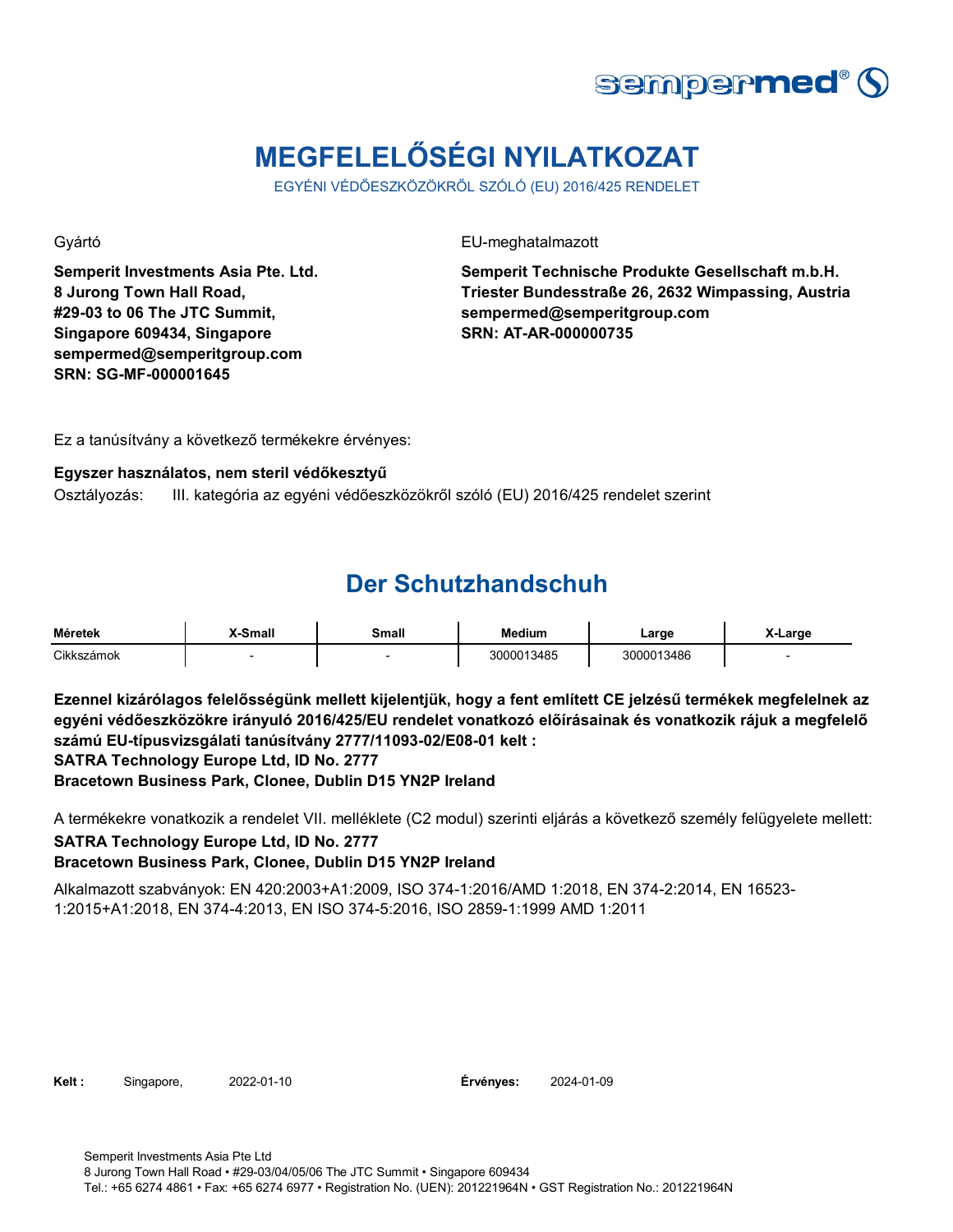

## **IZJAVA O SKLADNOSTI**

UREDBA (EU) 2016/425 ZA OSEBNO VAROVALNO OPREMO

**Semperit Investments Asia Pte. Ltd. 8 Jurong Town Hall Road, #29-03 to 06 The JTC Summit, Singapore 609434, Singapore sempermed@semperitgroup.com SRN: SG-MF-000001645**

Proizvajalec Pooblaščen zastopnik EU

**Semperit Technische Produkte Gesellschaft m.b.H. Triester Bundesstraße 26, 2632 Wimpassing, Austria sempermed@semperitgroup.com SRN: AT-AR-000000735**

To potrdilo velja za naslednje izdelke:

### **Nesterilne zaščitne rokavice za enkratno uporabo** Klasifikacija: Kategorija III v skladu z Uredbo OVO (EU) 2016/425

### **Der Schutzhandschuh**

| <b>Velikost</b>      | X-Small | `malı | <b>Medium</b> | Large     | Larɑe |
|----------------------|---------|-------|---------------|-----------|-------|
| Stevilke<br>izdelkov |         |       | 3000013485    | 000013486 |       |

**S to izključno odgovornostjo izjavljamo, da so zgoraj navedeni izdelki z oznako CE v skladu z bistvenimi zahtevami Uredbe (EU) 2016/425 za osebno varovalno opremo in so predmet certifikata ES o pregledu tipa št. 2777/11093-02/E08-01 izdano :**

**SATRA Technology Europe Ltd, ID No. 2777**

**Bracetown Business Park, Clonee, Dublin D15 YN2P Ireland**

Izdelki so predmet postopka v skladu s Prilogo VII (modul C2) uredbe pod nadzorom

**SATRA Technology Europe Ltd, ID No. 2777**

**Bracetown Business Park, Clonee, Dublin D15 YN2P Ireland**

Uporabljeni standardi: EN 420:2003+A1:2009, ISO 374-1:2016/AMD 1:2018, EN 374-2:2014, EN 16523-1:2015+A1:2018, EN 374-4:2013, EN ISO 374-5:2016, ISO 2859-1:1999 AMD 1:2011

**Izdano dne:** Singapore, **Veljavno do:** 2022-01-10 2024-01-09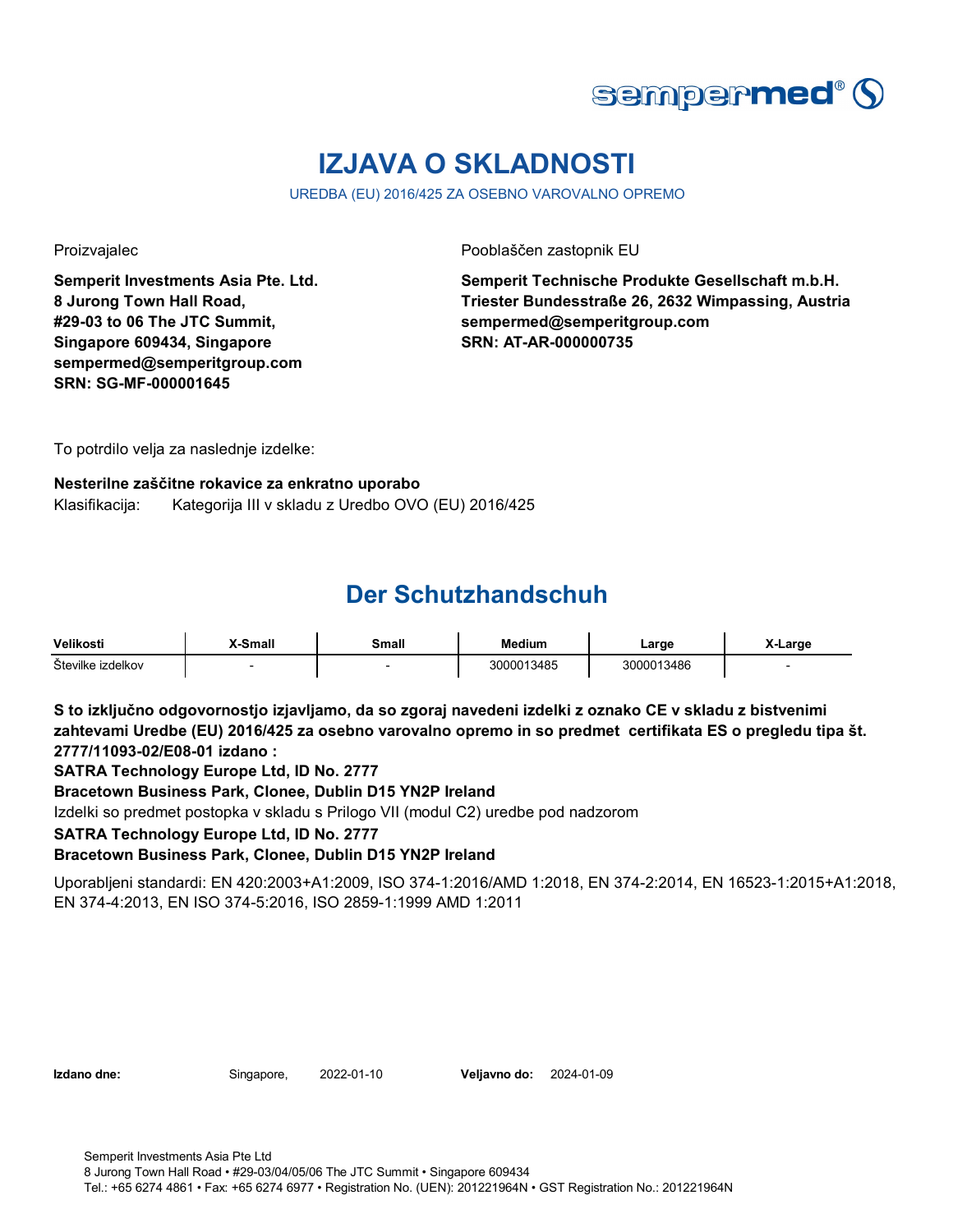

### **IZJAVA O SUKLADNOSTI**

UREDBA (EU) 2016/425 O OSOBNOJ ZAŠTITNOJ OPREMI

**Semperit Investments Asia Pte. Ltd. 8 Jurong Town Hall Road, #29-03 to 06 The JTC Summit, Singapore 609434, Singapore sempermed@semperitgroup.com SRN: SG-MF-000001645**

Proizvođač Ovlašteni predstavnik u EU

**Semperit Technische Produkte Gesellschaft m.b.H. Triester Bundesstraße 26, 2632 Wimpassing, Austria sempermed@semperitgroup.com SRN: AT-AR-000000735**

Ovaj certifikat vrijedi za sljedeće proizvode:

### **Nesterilne zaštitne rukavice za jednokratnu uporabu**

Klasifikacija: Kategorija III. prema Uredbi o osobnoj zaštitnoj opremi (EU) 2016/425

### **Der Schutzhandschuh**

| Veličine    | <b>K-Small</b> | Small | <b>Medium</b> | ∟arge      | ∧-Large |
|-------------|----------------|-------|---------------|------------|---------|
| Br. artikla |                |       | 3000013485    | 3000013486 |         |

**Ovim putem izjavljujemo pod punom odgovornošću da su prethodno navedeni proizvodi s CE oznakom sukladni s mjerodavnim odredbama Uredbe (EU) 2016/425 o osobnoj zaštitnoj opremi i da su predmet EU certifikata o ispitivanju tipa br.2777/11093-02/E08-01 izdano :**

**SATRA Technology Europe Ltd, ID No. 2777**

**Bracetown Business Park, Clonee, Dublin D15 YN2P Ireland**

Proizvodi podliježu postupku iz Dodatka VII. (modul C2) Uredbe pod nadzorom

**SATRA Technology Europe Ltd, ID No. 2777**

**Bracetown Business Park, Clonee, Dublin D15 YN2P Ireland**

Primijenjene norme: EN 420:2003+A1:2009, ISO 374-1:2016/AMD 1:2018, EN 374-2:2014, EN 16523-1:2015+A1:2018, EN 374-4:2013, EN ISO 374-5:2016, ISO 2859-1:1999 AMD 1:2011

**Izdano dana:** Singapore, 2022-01-10

**Vrijedi do:** 2024-01-09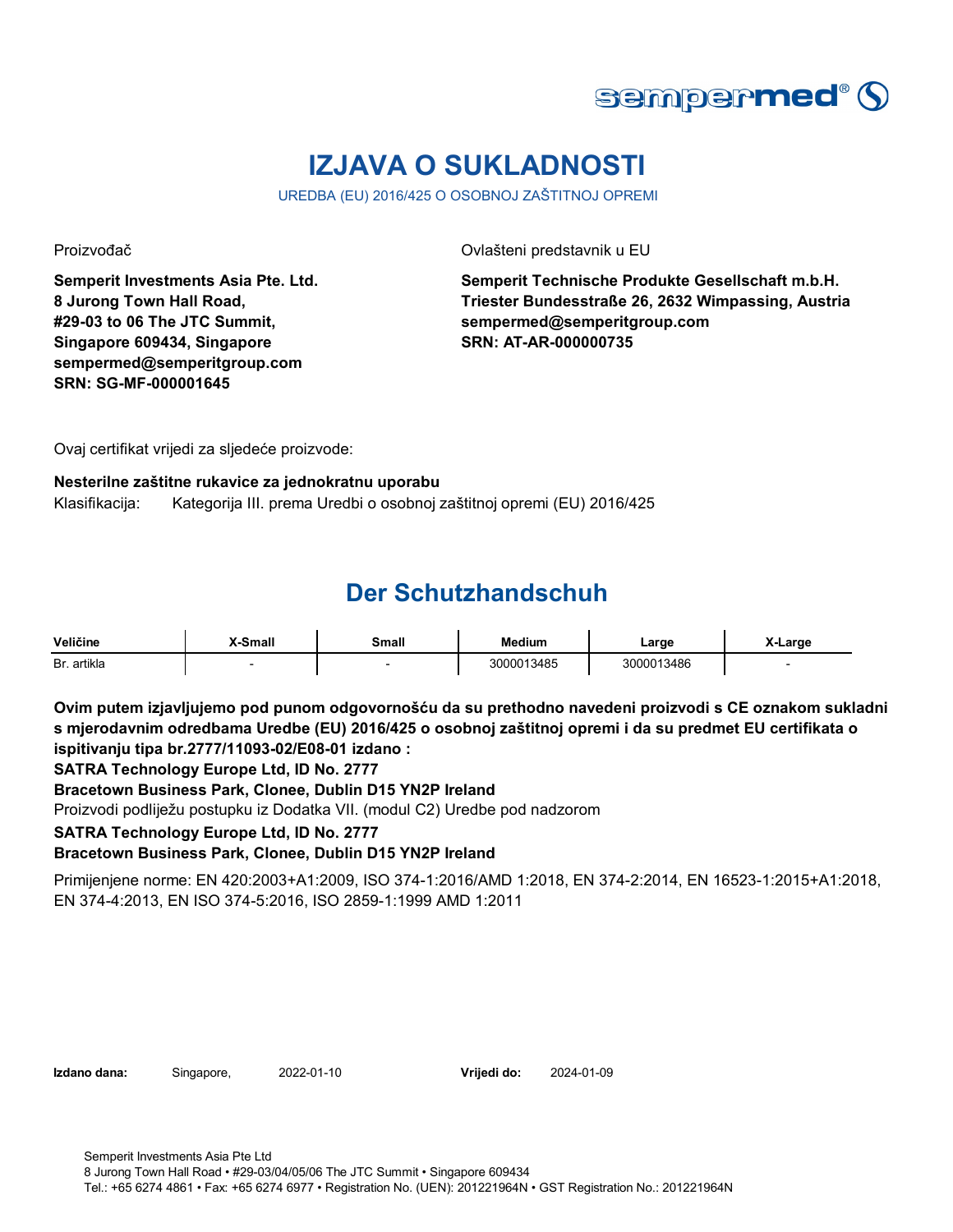

# **DEKLARACJA ZGODNOŚCI**

ROZPORZĄDZENIE W SPRAWIE ŚRODKÓW OCHRONY INDYWIDUALNEJ (UE) 2016/425

**Semperit Investments Asia Pte. Ltd. 8 Jurong Town Hall Road, #29-03 to 06 The JTC Summit, Singapore 609434, Singapore sempermed@semperitgroup.com SRN: SG-MF-000001645**

Producent **Autoryzowany przedstawiciel w UE** 

**Semperit Technische Produkte Gesellschaft m.b.H. Triester Bundesstraße 26, 2632 Wimpassing, Austria sempermed@semperitgroup.com SRN: AT-AR-000000735**

Niniejszy certyfikat obowiązuje w odniesieniu do następującego produktu:

#### **Niesterylne rękawice ochronne jednorazowego użytku**

Klasyfikacja: Kategoria III zgodnie z rozporządzeniem (UE) 2016/425 w sprawie środków ochrony indywidualnej

### **Der Schutzhandschuh**

| Rozmiary         | -Small | Small | <b>Medium</b> | ∟arge      | X-Larɑe |
|------------------|--------|-------|---------------|------------|---------|
| Numery artykułów |        |       | 3000013485    | 3000013486 |         |

**Na własną odpowiedzialność oświadczamy niniejszym, że opisany powyżej produkt z oznakowaniem CE jest zgodny z obowiązującymi przepisami rozporządzenia (UE) 2016/425 w sprawie środków ochrony indywidualnej i jest identyczny ze środkami ochrony indywidualnej, których dotyczy certyfikat badania typu UE nr 2777/11093- 02/E08-01 data przez:**

**SATRA Technology Europe Ltd, ID No. 2777**

**Bracetown Business Park, Clonee, Dublin D15 YN2P Ireland**

Produkty podlegają procedurze określonej w załączniku VII (moduł C2) rozporządzenia pod nadzorem

**SATRA Technology Europe Ltd, ID No. 2777**

**Bracetown Business Park, Clonee, Dublin D15 YN2P Ireland**

Zastosowane normy: EN 420:2003+A1:2009, ISO 374-1:2016/AMD 1:2018, EN 374-2:2014, EN 16523-1:2015+A1:2018, EN 374-4:2013, EN ISO 374-5:2016, ISO 2859-1:1999 AMD 1:2011

**Data wydania:** Singapore, **Data ważności:** 2022-01-10 2024-01-09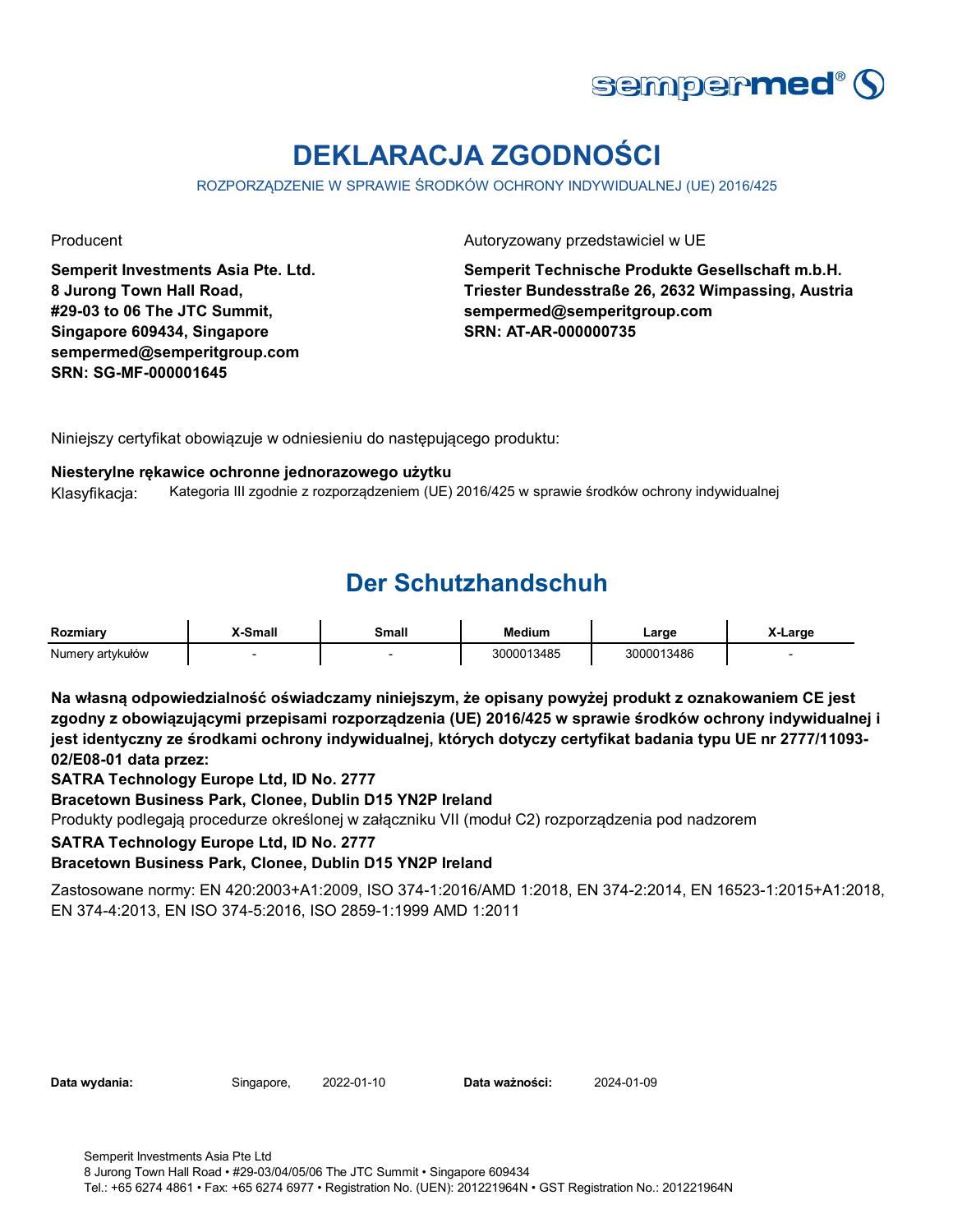

## **DECLARAȚIE DE CONFORMITATE**

REGULAMENTULUI (EU) 2016/425 PENTRU ECHIPAMENTUL PERSONAL DE PROTECȚIE

**Semperit Investments Asia Pte. Ltd. 8 Jurong Town Hall Road, #29-03 to 06 The JTC Summit, Singapore 609434, Singapore sempermed@semperitgroup.com SRN: SG-MF-000001645**

Producător Persoană împuternicită EU

**Semperit Technische Produkte Gesellschaft m.b.H. Triester Bundesstraße 26, 2632 Wimpassing, Austria sempermed@semperitgroup.com SRN: AT-AR-000000735**

Acest certificat este valabil pentru următoarele produse:

### **Mânușă de protecție nesterilă de unică folosință**

clasificare: Categoria III conform ordonanței EPP (EU) 2016/425

### **Der Schutzhandschuh**

| mărimi               | Small | <b>Small</b> | <b>Medium</b> | Large      | X-Large |
|----------------------|-------|--------------|---------------|------------|---------|
| Numerele de articole |       |              | 3000013485    | 3000013486 |         |

**Prin prezenta confirmăm preluând toată responsabilitatea că produsele marcate CE indicate mai sus corespund cerințelor de bază (EU) 2016/425 pentru echipamente personale de protecție și acestea sunt obiectul certificării de tip CE nr. 2777/11093-02/E08-01 eliberat prin:**

**SATRA Technology Europe Ltd, ID No. 2777**

**Bracetown Business Park, Clonee, Dublin D15 YN2P Ireland**

Produsele sunt obiectul procedurii conform anexei VII (modulul C2) sub supravegherea

**SATRA Technology Europe Ltd, ID No. 2777**

**Bracetown Business Park, Clonee, Dublin D15 YN2P Ireland**

Normele aplicate: EN 420:2003+A1:2009, ISO 374-1:2016/AMD 1:2018, EN 374-2:2014, EN 16523-1:2015+A1:2018, EN 374-4:2013, EN ISO 374-5:2016, ISO 2859-1:1999 AMD 1:2011

| Eliberat la data de: | Singapore, | 2022-01-10 | Valabil până în: | 2024-01-09 |
|----------------------|------------|------------|------------------|------------|
|----------------------|------------|------------|------------------|------------|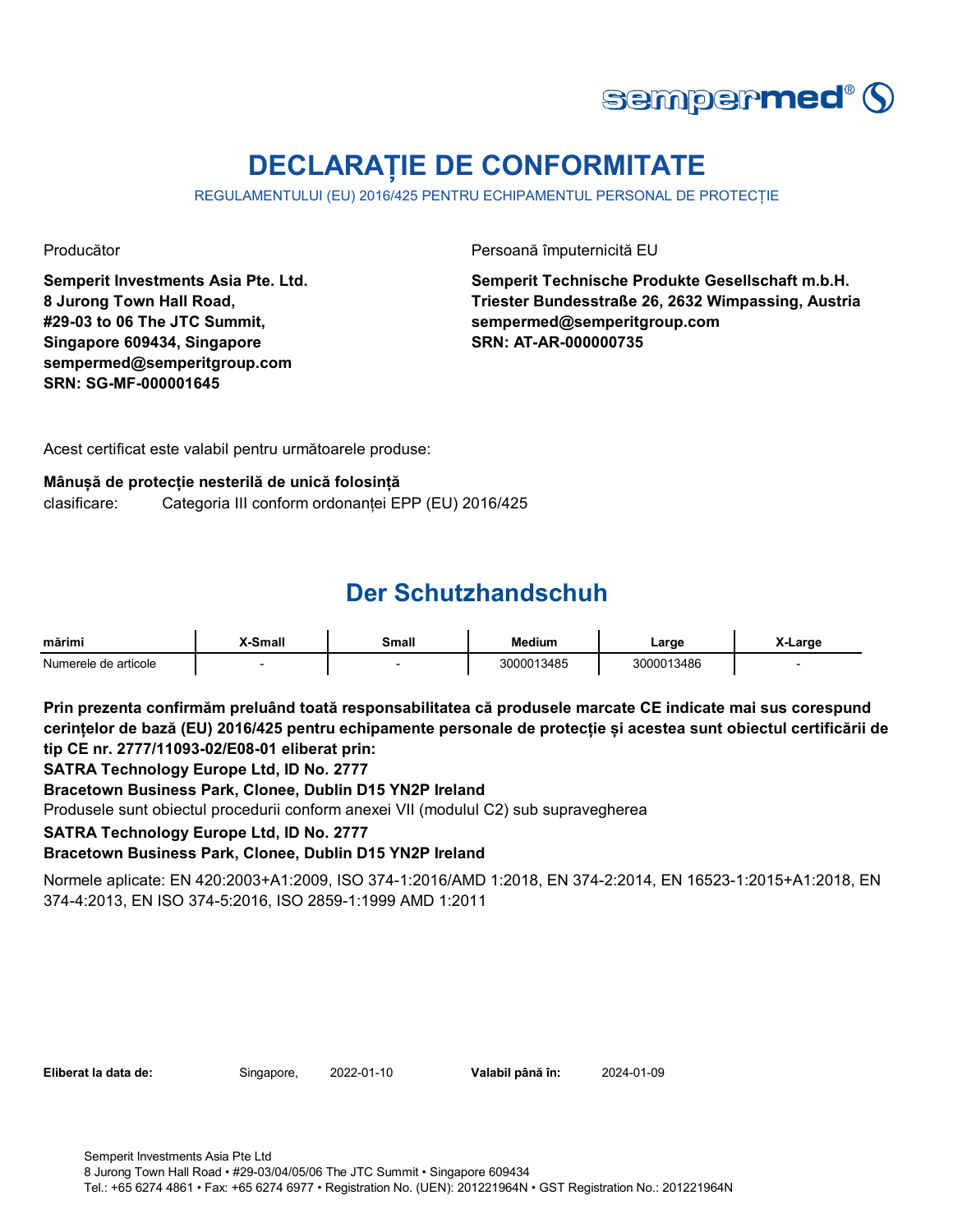

## **ΔΗΛΩΣΗ ΣΥΜΜΟΡΦΩΣΗΣ**

ΚΑΝΟΝΙΣΜΟΣ (ΕΕ) 2016/425 ΠΕΡΙ ΜΕΣΩΝ ΑΤΟΜΙΚΗΣ ΠΡΟΣΤΑΣΙΑΣ

**Semperit Investments Asia Pte. Ltd. 8 Jurong Town Hall Road, #29-03 to 06 The JTC Summit, Singapore 609434, Singapore sempermed@semperitgroup.com SRN: SG-MF-000001645**

Κατασκευαστής Γεριοδοτημένος αντιπρόσωπος στην ΕΕ

**Semperit Technische Produkte Gesellschaft m.b.H. Triester Bundesstraße 26, 2632 Wimpassing, Austria sempermed@semperitgroup.com SRN: AT-AR-000000735**

Το παρόν πιστοποιητικό ισχύει για τα ακόλουθα προϊόντα:

#### **Μη αποστειρωμένο προστατευτικό γάντι μιας χρήσης**

Ταξινόμηση: Κατηγορία II σύμφωνα με τον Κανονισμό (ΕΕ) 2016/425 περί ΜΑΠ

### **Der Schutzhandschuh**

| Μενέθη            | X-Small | Small | <b>Medium</b> | Large      | ∧-Large |
|-------------------|---------|-------|---------------|------------|---------|
| Αριθμοί προϊόντος |         |       | 3000013485    | 3000013486 |         |

**Δια του παρόντος βεβαιώνουμε υπεύθυνα ότι τα ανωτέρω προϊόντα με σήμανση CE ικανοποιούν τις εφαρμοστέες διατάξεις του Κανονισμού (ΕΕ) 2016/425 περί μέσων ατομικής προστασίας και αποτελούν αντικείμενο του πιστοποιητικού εξέτασης τύπου ΕΕ με αρ. 2777/11093-02/E08-01 εκδόθηκε :**

### **SATRA Technology Europe Ltd, ID No. 2777**

### **Bracetown Business Park, Clonee, Dublin D15 YN2P Ireland**

Τα προϊόντα αποτελούν αντικείμενο της μεθόδου που ορίζεται στο Παράρτημα VII (ενότητα C2) του Κανονισμού υπό την επιτήρηση

**SATRA Technology Europe Ltd, ID No. 2777**

#### **Bracetown Business Park, Clonee, Dublin D15 YN2P Ireland**

Εφαρμοζόμενα πρότυπα: EN 420:2003+A1:2009, ISO 374-1:2016/AMD 1:2018, EN 374-2:2014, EN 16523- 1:2015+A1:2018, EN 374-4:2013, EN ISO 374-5:2016, ISO 2859-1:1999 AMD 1:2011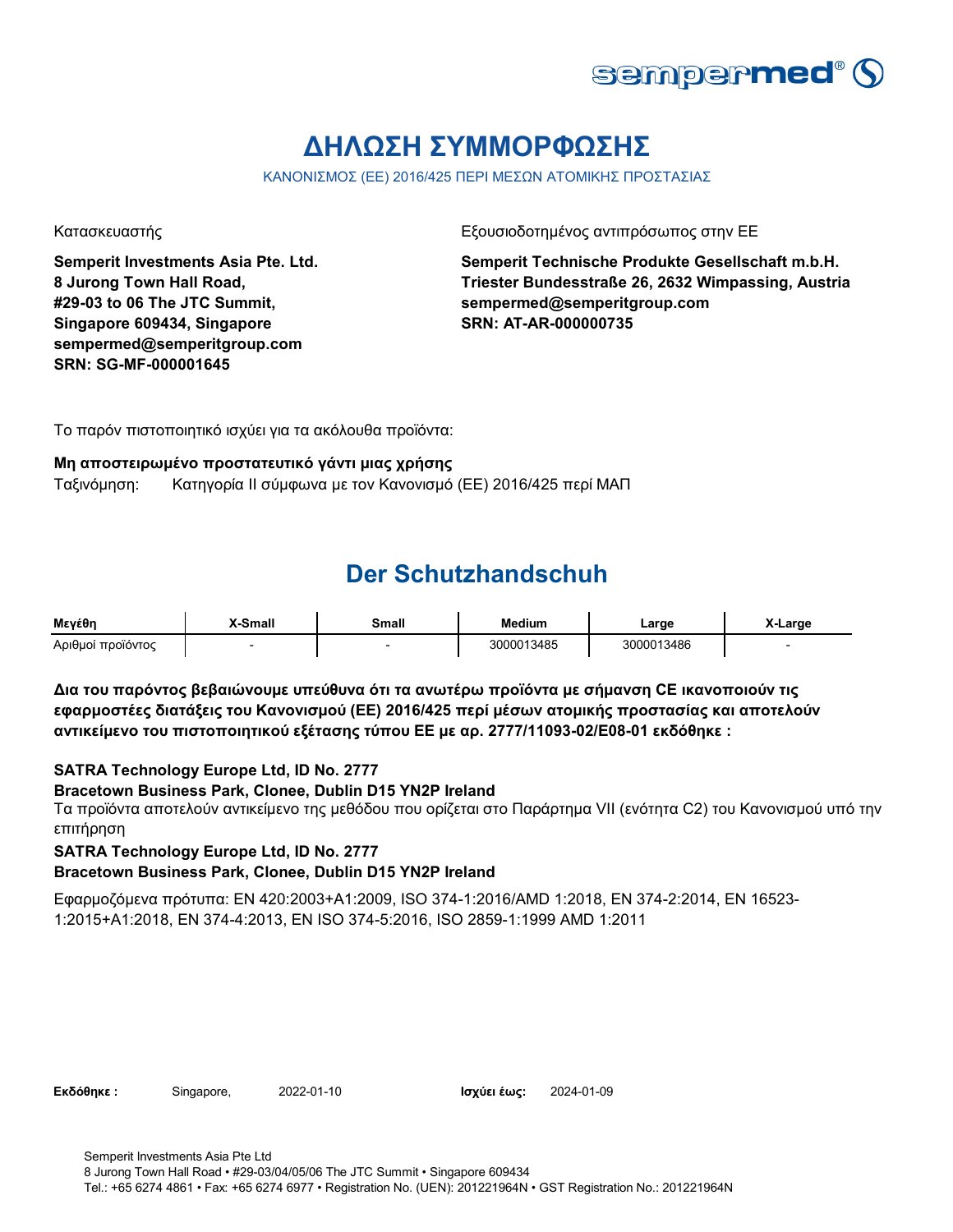

### **ДЕКЛАРАЦИЯ ЗА СЪВМЕСТИМОСТ НА**

РЕГЛАМЕНТ (EU) 2016/425 ЗА ЛИЧНИТЕ ПРЕДПАЗНИ СРЕДСТВА

**Semperit Investments Asia Pte. Ltd. 8 Jurong Town Hall Road, #29-03 to 06 The JTC Summit, Singapore 609434, Singapore sempermed@semperitgroup.com SRN: SG-MF-000001645**

Производител Упълномощен представител в ЕС

**Semperit Technische Produkte Gesellschaft m.b.H. Triester Bundesstraße 26, 2632 Wimpassing, Austria sempermed@semperitgroup.com SRN: AT-AR-000000735**

Настоящият сертификат важи за следните продукти:

### **Нестерилна предпазна ръкавица за еднократна употреба**

Класификация: Категория III съгл. Регламент за ЛПС (EU) 2016/425

### **Der Schutzhandschuh**

| Размери              | -Small | Small | Medium     | _arge      | $\cdot$ $\cdot$<br>X-Large |
|----------------------|--------|-------|------------|------------|----------------------------|
| Номера на артикулите |        |       | 3000013485 | 8000013486 |                            |

**С настоящето потвърждаваме при самостоятелна отговорност, че горепосочените продукти с маркировка СЕ съответстват на съществените разпоредби на Регламент (EU) 2016/425 за личните предпазни средства и са предмет на сертификата на ЕС за изследване на типа Nr. 2777/11093-02/E08-01 издадено чрез:**

**SATRA Technology Europe Ltd, ID No. 2777**

#### **Bracetown Business Park, Clonee, Dublin D15 YN2P Ireland**

Продуктите са предмет на процедурата съгл. Анекс VII (Модул С2) от Регламента под надзора на

**SATRA Technology Europe Ltd, ID No. 2777**

#### **Bracetown Business Park, Clonee, Dublin D15 YN2P Ireland**

Приложими норми: EN 420:2003+A1:2009, ISO 374-1:2016/AMD 1:2018, EN 374-2:2014, EN 16523-1:2015+A1:2018, EN 374-4:2013, EN ISO 374-5:2016, ISO 2859-1:1999 AMD 1:2011

**Издадено на:** Singapore, **Важи до:** 2022-01-10 Важи до: 2024-01-09